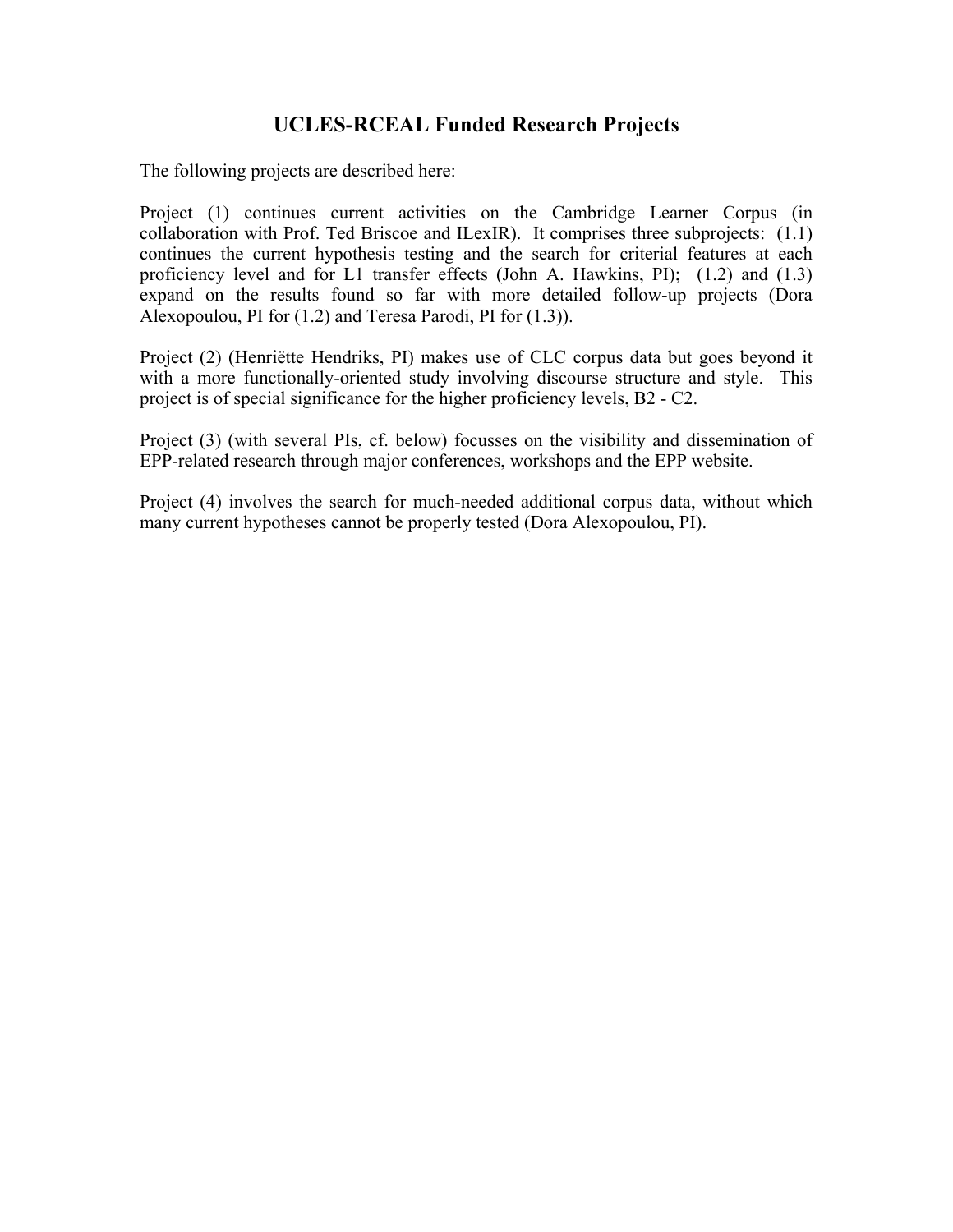# **PROJECT 1**

# **The Cambridge Learner Corpus (CLC) Project Professor John Hawkins, overall PI**

### **(a) Project Summaries, Research Goals and Outcomes**

Project (1) continues current activities on the Cambridge Learner Corpus (in collaboration with Prof. Ted Briscoe and ILexIR). It comprises three subprojects: (1.1) continues the current hypothesis testing and the search for criterial features at each proficiency level and for L1 transfer effects (PI, John A. Hawkins); subprojects (1.2) and (1.3) expand on the results discovered so far with more detailed follow-up projects (Dora Alexopoulou, PI for (1.2) and Teresa Parodi, PI for (1.3)).

# **Subproject (1.1): Hypothesis Formulation and Testing (PI, John Hawkins)**

### **Project Summary**

Professor Hawkins has identified a set of 20 lexical and grammatical areas that are promising initial candidates for criterial feature identification and transfer effects at different proficiency levels (cf.  $\S1.1$ ). These properties are searchable, given the CLC in its current tagged, parsed and error-coded form. The hypotheses are informed by acquisition studies hitherto, by observed transfer effects, and by psycholinguistic metrics of complexity. Some of these hypotheses have been tested already, and results to date are summarized in  $\S$ 1.2. The data resulting from this hypothesis-testing have led to further hypotheses that must be tested. The next phase of this project has three goals (cf. §1.3): to identify further hypotheses for testing and to actually test them  $(\S1.3.1)$ ; to incorporate these and prior results into a revised set of general findings and predictions for the EPP (§1.3.2); and to pursue two detailed subprojects and incorporate their results into the general findings and predictions, involving on the one hand nouns and determiners, i.e. noun phrases (Subproject (1.2), PI Dora Alexopoulou), and on the other hand verbs and clausal syntax (Subproject (1.3), PI Teresa Parodi).

### **Research Goals and Outcomes**

1.1 20 lexical and grammatical areas for hypothesis testing

The 20 lexical and grammatical areas are divided into Lexicon, Morpho-Syntax, Syntax, and Overall Metrics. The error codes RV, RN, etc, are taken from the CLC coding system, and example sentences given here are taken, wherever possible, from the Cambridge University Press working document entitled "The <#S>Compleat ׀Complete</#S> Learner Corpus", dated 10/11/05. The proficiency levels are as follows:

A1 Breakthrough (no data in the CLC)

- A2 Waystage
- B1 Threshold
- B2 Vantage
- C1 Effective Operational Proficiency
- C2 Mastery.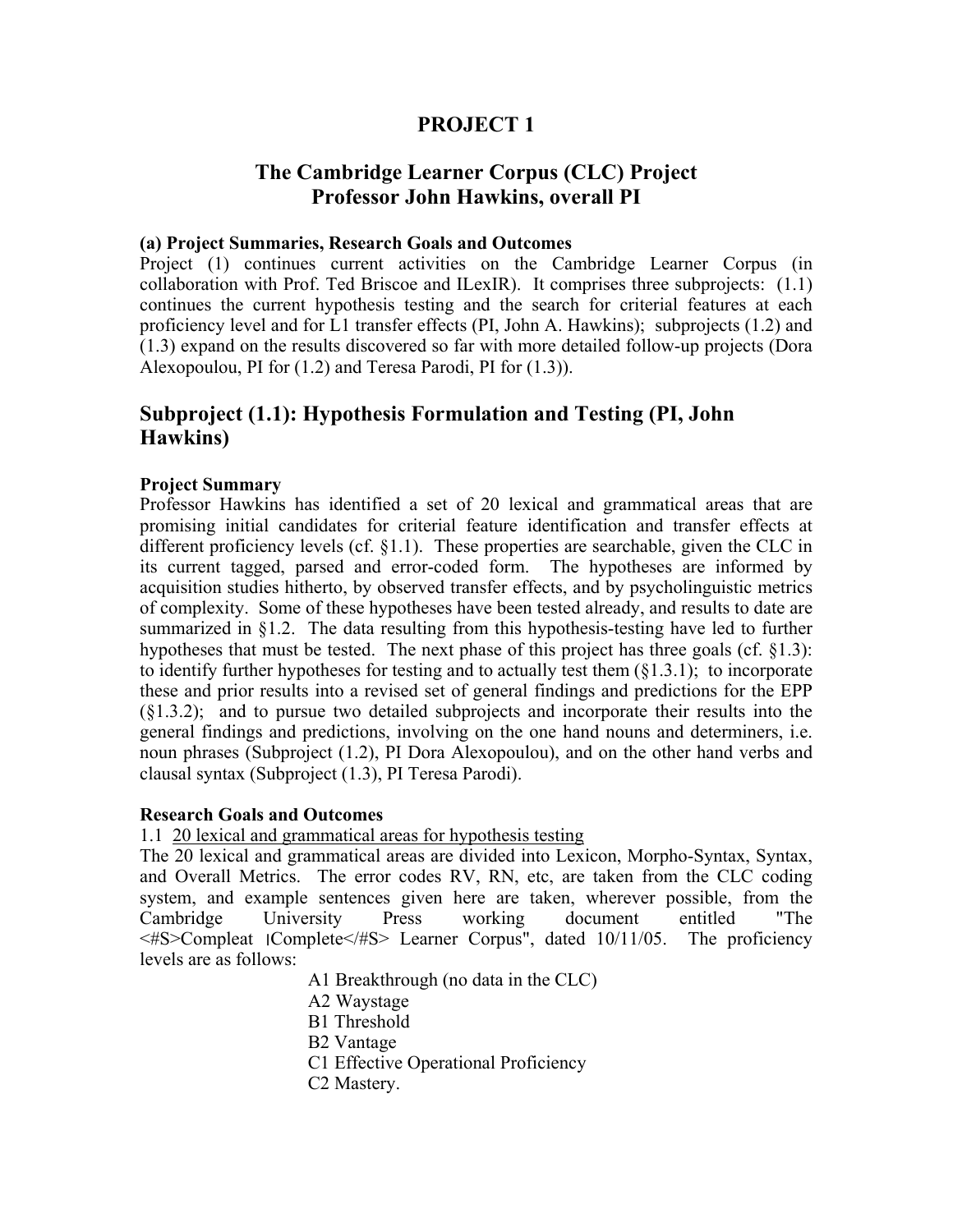**LEXICON** 

1.1.1 Lexical Choice Errors: Noun (N) and Verb (V)

| RN | Replace noun    | Have a good travel!              |
|----|-----------------|----------------------------------|
|    | $PPM = P-1 - P$ | - It ----- - - int-s--time 1.i-t |

| FFN False friend noun | It was an interesting history |
|-----------------------|-------------------------------|
| $\mathbf{N}$          |                               |

RV Replace verb I existed last weekend in London

FFV False friend verb I passed last weekend in London

Hypotheses:

- (I) error rates will decline from A2-C2, i.e. the higher the proficiency level, the fewer (or equal) errors (quantify R and FF errors separately and together);
- (II) items subject to error will correlate inversely with native speaker frequencies in the British National Corpus (BNC), i.e. the more errors the lower the frequency of the N or V in the BNC;
- (III) error rates will vary with L1: e.g. genetically distant L1s (Chinese, Japanese, Korean) will exhibit more lexical choice errors than for L1s that are genetically close to English or lexifier languages or closely related to lexifier languages (German, French, Spanish respectively).

### 1.1.2 Lexical Occurrences: Noun (N) and Verb (V)

Develop a "lexical frequency profile" for A2-C2, quantifying:

- (i) the number of Ns and Vs used more than X times at each of A2-C2;
- (ii) the increases in N and V usage through  $A2-C2$ ;
- (iii) the correlations between N and V usage in (i) and (ii) and corresponding frequencies in the BNC.

Hypotheses:

- (I) there will be a positive correlation between N/V usage and increases in usage through A2-C2 and BNC frequencies, i.e. (i) and (ii) should correlate with BNC frequencies, the more uses the higher the BNC frequency;
- (II) it should be possible to define a "lexical frequency threshold" for each level: B1 admits items (N/V) of frequency X in BNC, but not X-1, B2 admits X-1 but not X-2, etc.
- (III) lexical occurrence rates will vary with L1: e.g. genetically distant L1s (Chinese, Japanese, Korean) will exhibit fewer productive lexical occurrences than for L1s that are genetically close or lexifier languages or closely related to lexifier languages (German, French, Spanish respectively), lesser productivity being measured (a) in quantities of Ns and Vs at each proficiency level and (b) in higher frequencies of BNC occurrence required for each level.

### 1.1.3 Lexical Choice Errors: Adjective (J) and Adverb (Y)

RJ Replace adjective The afternoon was very bored

FFJ Adjective false friend My ancient girlfriend

RY Replace adverb He stared at her intensively

FFY Adverb false friend

Hypotheses:

Same as  $(I)$ - $(III)$  in  $§1.1.1$ .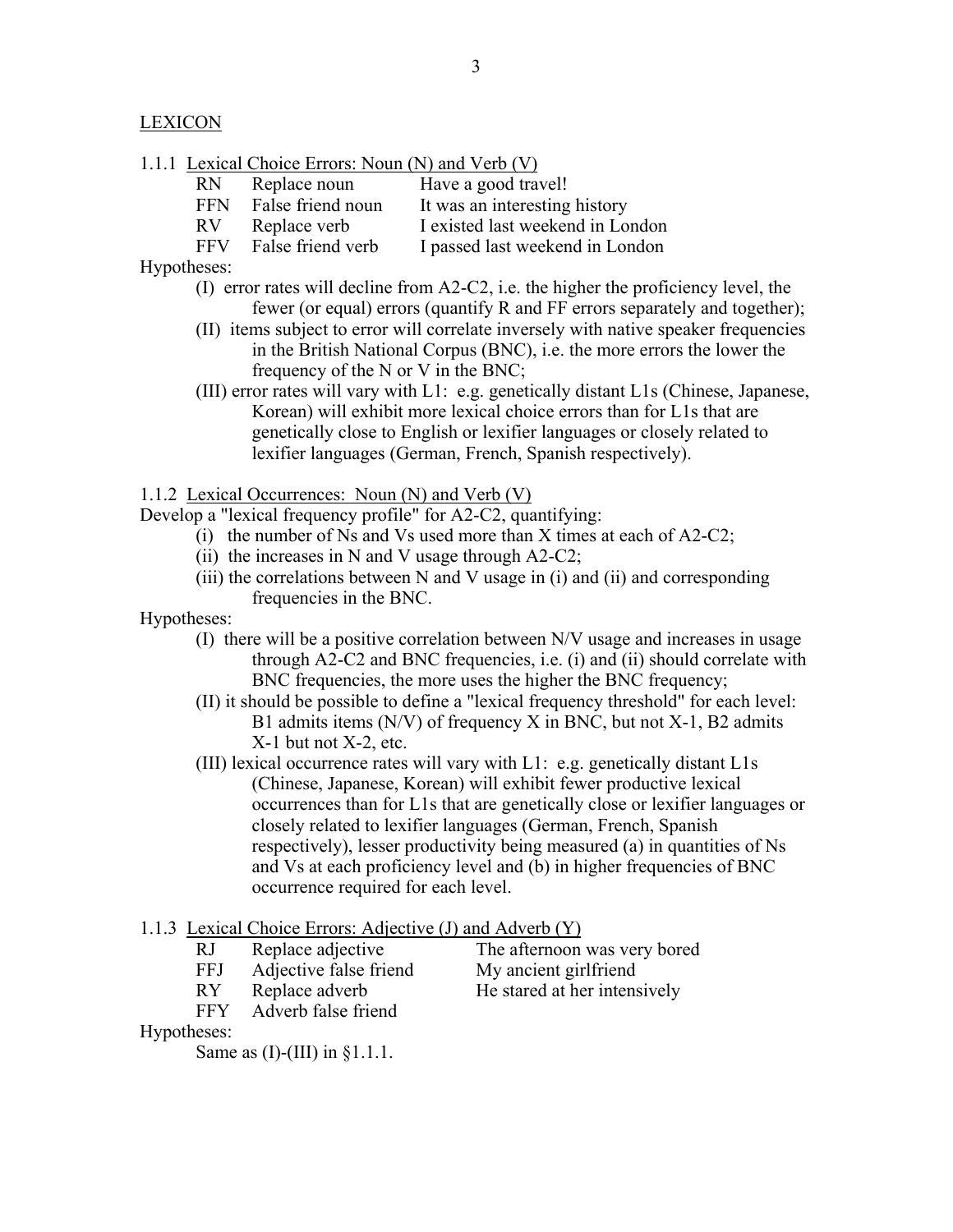1.1.4 Lexical Occurrences: Adjective (J) and Adverb (Y) Develop the same lexical frequency profile as in §1.1.2. Same hypotheses (I)-(III) as in §1.1.2.

## 1.1.5 Verb Co-occurrence Errors

Examine verb-preposition co-occurrences.

- RT Replace preposition When I arrived at London
- MT Missing preposition I gave it John
- -
- UT Unnecessary preposition I told to John that ...

Caution: distinguish lexically defined V-Prep sequences from free-standing (and semantically independent) prepositions.

## Hypotheses:

- (I) error rates will decline from A2-C2, i.e. the higher the proficiency level, the fewer (or equal) errors;
- (II) co-occurrences subject to error at each of A2-C2 will correlate inversely with native speaker frequencies in BNC, i.e. the more errors the lower the frequency of the V-Prep co-occurrence in BNC;
- (III) error rates will vary with L1, e.g. genetically distant L1s (Chinese, Japanese, Korean) will exhibit more verb co-occurrence errors than for L1s that are genetically close or lexifier languages or closely related to lexifier languages (German, French, Spanish respectively); in addition V-Prep co occurrence errors translated from particular L1s can be identified ("wait on" rather than "wait for" among German learners of English) and hypothesis (I) can be applied to this subset of V-Preps.

1.1.6 Verb Co-occurrence Uses

Develop a lexical frequency profile for V-Prep co-occurrences. Hypotheses:

- (I) there will be a positive correlation between increases in V-Prep co-occurrence usages through A2-C2 and BNC frequencies, i.e. the more V-Preps the higher their BNC frequency;
- (II) it should be possible to define a lexical co-occurrence threshold for each level: B1 admits V-Prep co-occurrences of frequency X in BNC, but not X-1, B2 admits X-1 but not X-2, etc.
- (III) V-Prep co-occurrence uses will vary with L1, e.g. genetically distant L1s will exhibit fewer productive V-Prep co-occurrences than for L1s that are genetically close, etc, cf. §1.1.5 (III).

## MORPHO-SYNTAX

- 1.1.7 Infinitival Complement of Verbs: Errors
	- FV Wrong verb form (NB! immediately following a higher V or Aux) I suggest to look for another restaurant (instead of: looking) We must bearing in mind that ... (instead of: bear)

Hypothesis:

 (I) error rates will decline from A2-C2, i.e. the higher the proficiency level, the fewer (or equal) errors.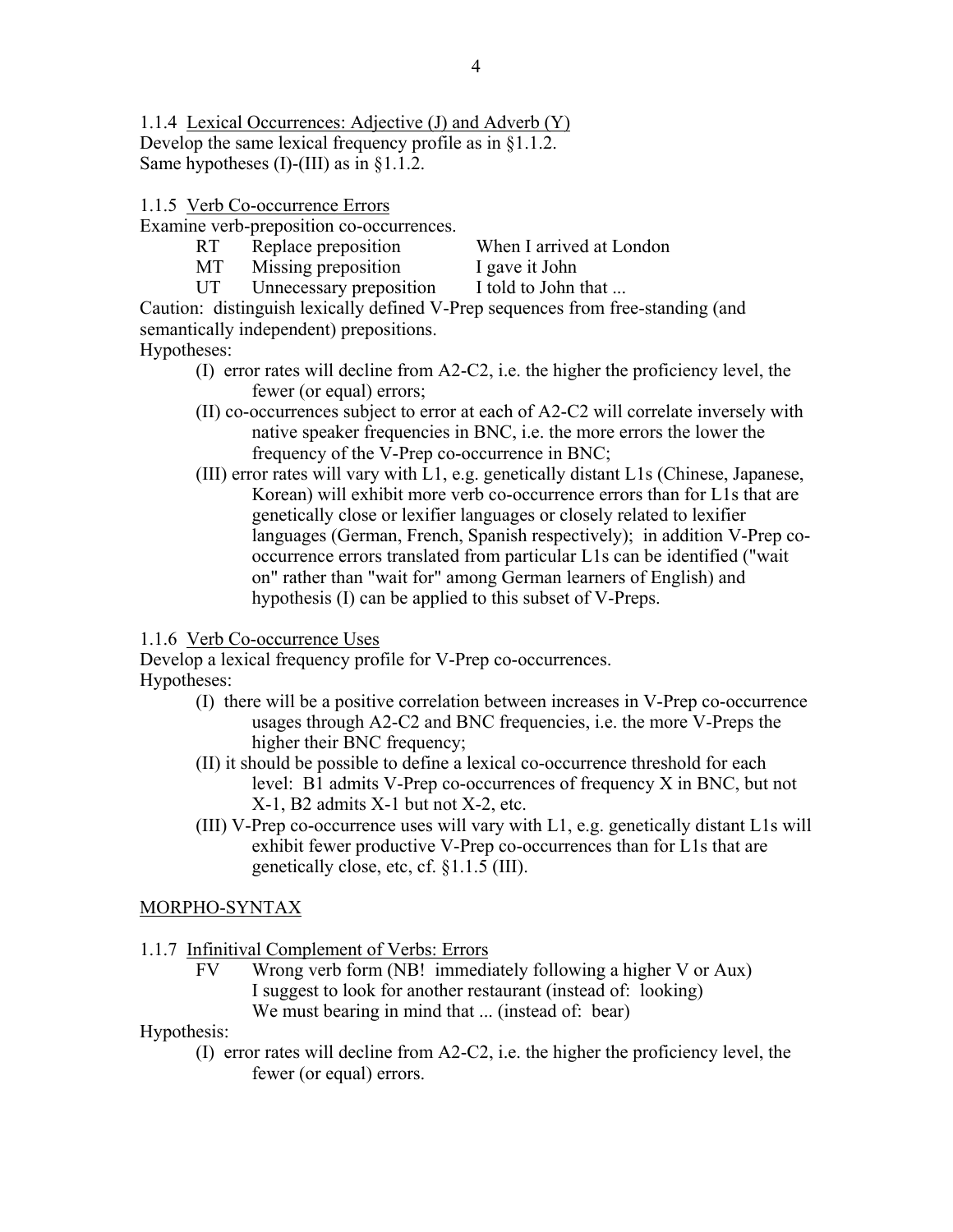## 1.1.8 Number Agreement NP-internally and on Verbs: Errors

- AGN Noun agreement error One of my friend
- AGD Determiner agreement error I enjoy these job
- AGQ Quantifier agreement error In another circumstances

AGV Verb agreement error The three birds is singing

## Hypotheses:

- (I) error rates will decline from A2-C2, i.e. the higher the proficiency level, the fewer (or equal) errors;
- (II) verb agreement errors  $\geq$  NP-internal errors at each level;
- (III) verb agreement errors will be greater for non-adjacent (head of) subject NP and verb than for adjacent, e.g.

The three birds I was telling you about is singing  $\geq$  The three birds is singing The three birds yesterday was singing  $\geq$  The three birds was singing

# SYNTAX

1.1.9 Missing Determiner Errors

MD (a) Missing determiner I have car MD (the) I spoke to President

Hypotheses:

- (I) error rates will decline from A2-C2, i.e. the higher the proficiency level, the fewer (or equal) errors;
- (II) error rates will be greater (or equal) for L1s without articles (Japanese, Korean, Chinese, Russian, Polish, Turkish) than for L1s with (Spanish, French, German).

1.1.10 Determiner Choice Errors

RD (e.g. the  $\rightarrow$  a) Replace determiner Have the nice day Same hypotheses (I) and (II) as in §1.1.9.

1.1.11 Word Order Errors: Verb-Object Separation W I have also two cats

She liked a lot her aunt

Identify V-XP-NP, where  $NP =$  direct object of V and  $XP =$  AdvP or PP or NP other than indirect object of V (or direct object of V).

## Hypotheses:

- (I) error rates will decline from A2-C2, i.e. the higher the proficiency level, the fewer (or equal) errors;
- (II) error rates will be greater (or equal) for L1s with VO word order and V fronting (/movement/raising), e.g. Spanish, French, than for L1s with OV and no parallel rule (Japanese, Korean).

1.1.12 Word Order Errors: Genitive Positioning

The room of my son (for: my son's room)

PossP-N alternates with N-PP (P=of) in English, with subtle conventions distinguishing them. Identify errors involving each.

Hypotheses:

 (I) error rates will decline from A2-C2, i.e. the higher the proficiency level, the fewer (or equal) errors;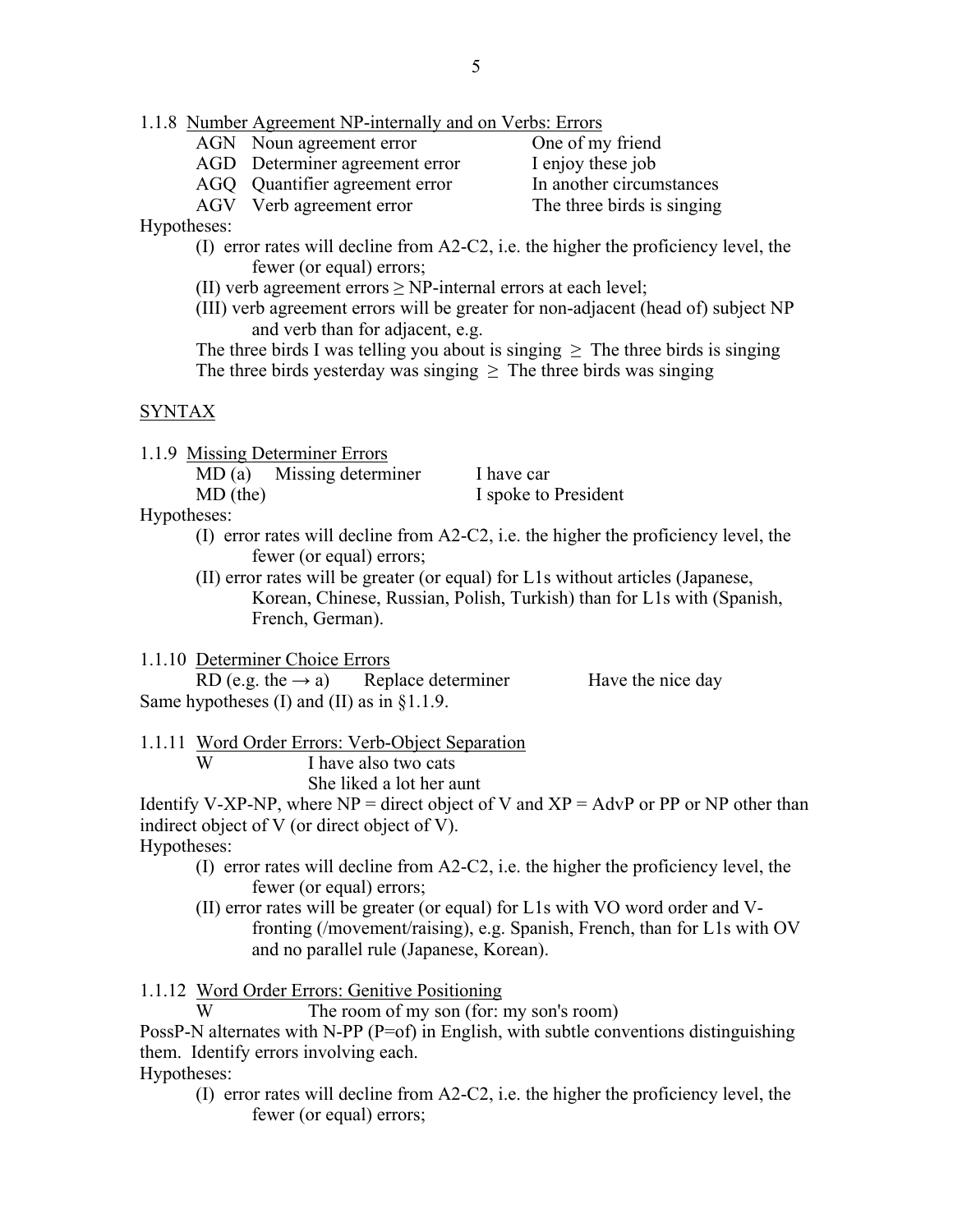(II) error rates will be greater in the direction of PossP-N for L1s with Genitive- Noun orders (Japanese, Korean, Chinese, Turkish) and in the direction of N-PP for L1s with Noun-Genitive orders (French, Spanish, Russian, Polish).

1.1.13 Relative clause Uses and the Keenan-Comrie Noun Phrase Accessibility Hierarchy

Identify relative clauses whose heads function as Subject (SU), Direct Object (DO), Indirect Object/Oblique (IO/OBL) or Genitive (Gen) within the immediately adjacent (highest) S of the relative clause that is a sister to the head.

| AH: $SU > DO > IO/OBL > GEN$                        |               |
|-----------------------------------------------------|---------------|
| the professor [that wrote the letter]               | -SU           |
| the professor [that the student knows]              | DO            |
| the professor [that the student showed the book to] | <b>IO/OBL</b> |
| the professor [whose son the student knows]         | GEN(-DO)      |
|                                                     |               |

Hypotheses:

- (I) at each A2-C2 level the relative frequencies of relative clauses will follow AH  $(SU > DO > IO/OBL > GEN);$
- (II) the distribution of usage frequencies will shift from higher to lower positions of the AH from A2-C2, gradually approximating the relative frequencies for native speakers in the BNC.

1.1.14 Relative Clause Errors and the AH

Identify those relative clauses that contain errors in the form of a resumptive pronoun in SU, DO or IO/OBL position.

| the professor [that he wrote the letter]                | SU     |
|---------------------------------------------------------|--------|
| the professor [that the student knows him]              | DO     |
| the professor [that the student showed the book to him] | IO/OBL |

Hypotheses:

- (I) retained pronouns, if they occur, will be favored in  $IO/OBL \geq DO \geq SU$ positions, i.e. reverse AH effect;
- (II) retained pronouns will be especially favored in those L1-L2 pairs when the L1 uses them gramatically (e.g. Persian, Mandarin).

1.1.15 Relative Clause Uses and the Link to the Subcategorizer (Verb/be+Adjective)

Identify the distance from the head of the relative to its subcategorizor (verb), for those relative clauses in which the head is an argument of a verb and in a GR with it. The head should be a SU, DO or IO only and should not be properly contained within any higher NP that contracts these relations with the subcategorizer. The head (H) and subcategorizer (S) are co-indexed in the following examples:

- (i) the professor*i* [that the student knows*i*]
- (ii) the professor*i* [that I believe is clever*i*]
- (iii) the professor*i* [that I believe that the student knows*i*]

The distance between co-indexed items is the Head-Subcategorizer Domain (HSD), measured in words (terminal elements):

- (i)  $HSD = 5$  (include head and subcategorizer)
- (ii) HSD =  $6$
- $(iii)$  HSD = 8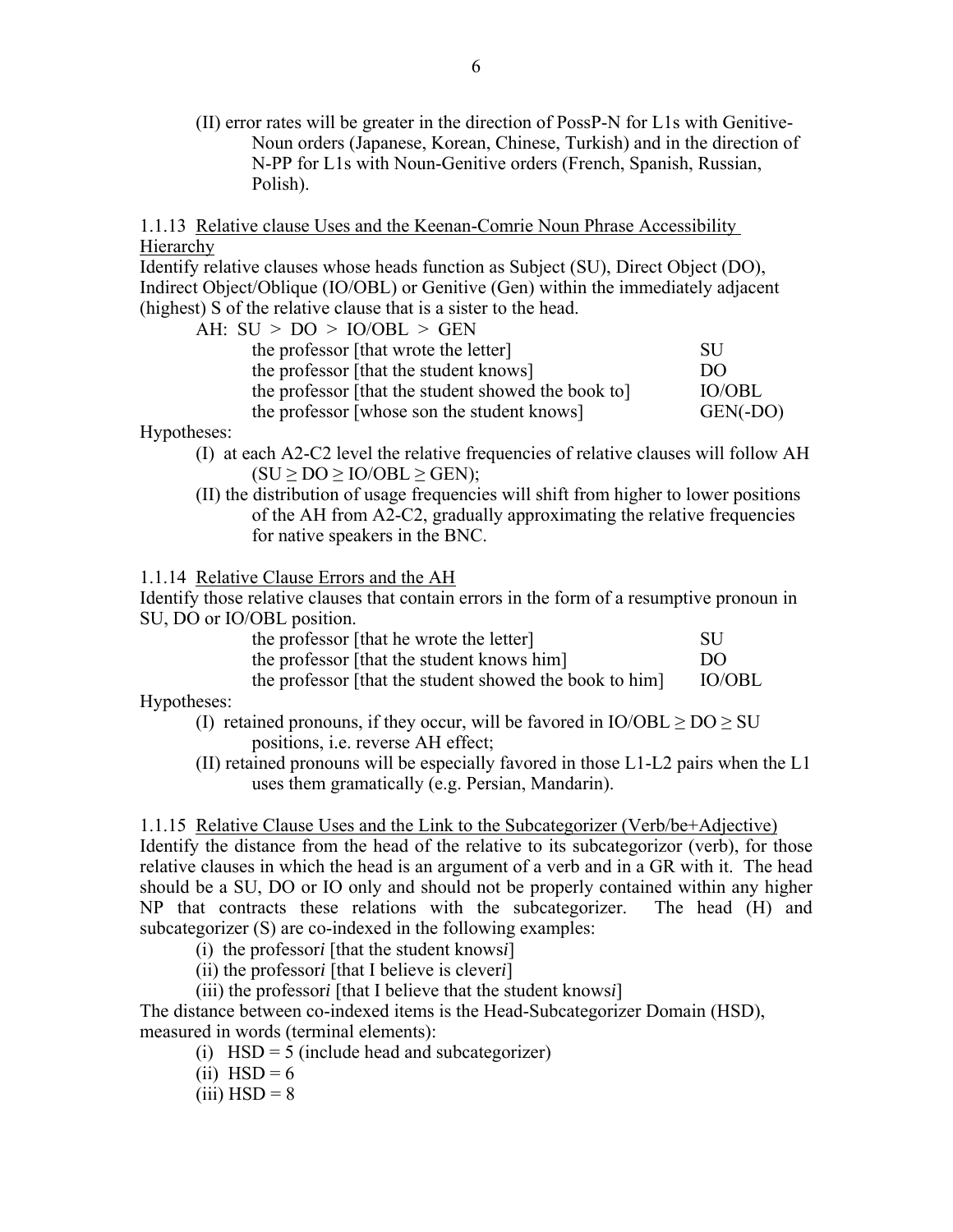Hypotheses:

- (I) HSD averages will increase from A2-C2, i.e. they will be greater (or equal) at each higher proficiency level.
- (II) at each A2-C2 level relative frequencies of usage will correlate inversely with HSD sizes, i.e. the larger the HSD, the less (or equally) frequent;

1.1.16 Wh-movement Uses and the Link to the Subcategorizer (Verb/be+Adjective) Select fronted main clause Wh-words that are arguments of subcategorizers, i.e. in a (SU, DO or IO) GR with some verb. Relevant Wh-phrases are: who, whom, what, which, which N, what N, whose N. The Wh-word (W) and subcategorizer (S) are co-indexed in the following examples:

- (i) who*i* does the student know*i* ?
- (ii) who*i* do you believe is clever*i* ?
- (iii) who*i* do you believe that the student knows*i* ?

The distance between co-indexed items is the Wh-Subcategorizer Domain (WSD), measured in words (terminal elements):

- (i)  $WSD = 5$  (include Wh and subcategorizer)
- (ii)  $WSD = 6$
- $(iii) WSD = 8$

Hypotheses: same as (I) and (II) in §1.1.15, with WSDs replacing HSDs.

1.1.17 Tough Movement Uses and the Link to the Subcategorizer (Verb)

Select structures in which a (subject) NP is separated from its subcategorizer (in a nonsubject GR) by a "Tough" predicate. The Tough Subject (T) and subcategorizer (S) are co-indexed in the following examples:

(i) this book*i* is easy to read*i* 

- (ii) this book*i* is easy for me to read*i*
- (ii) this book*i* is easy for me to persuade Harry to read*i*

The distance from T to the subcategorizer is a TSD, measured in words (terminal elements):

(i)  $TSD = 5$  (include T and subcategorizer)

 $(ii) TSD = 7$ 

 $(ii)$  TSD = 10

Hypotheses:

- (I) the number of Tough structures will increase from A2-C2, i.e. more (or equal) Tough structures, the higher the proficiency level;
- (II) TSD averages will increase from A2-C2, i.e. they will be greater (or equal) at each higher proficiency level.
- (III) at each A2-C2 level relative frequencies of usage will correlate inversely with relative TSD sizes, i.e. the larger the TSD, the less (or equally) frequent.

1.1.18 Raising Structure Uses and the Link to the Subcategorizer (Verb/be+Adjective) Select structures in which a (subject) NP is separated from its subcategorizer (in a subject GR) by a "Raising" predicate (cf. Postal 1974 for a full listing). The Raising Subject (R) and subcategorizer (S) are co-indexed in the following examples:

- (i) John*i* seems to enjoy*i* tennis
- (ii) John*i* is likely to win*i*
- (iii) The job*i* appears to be easy*i*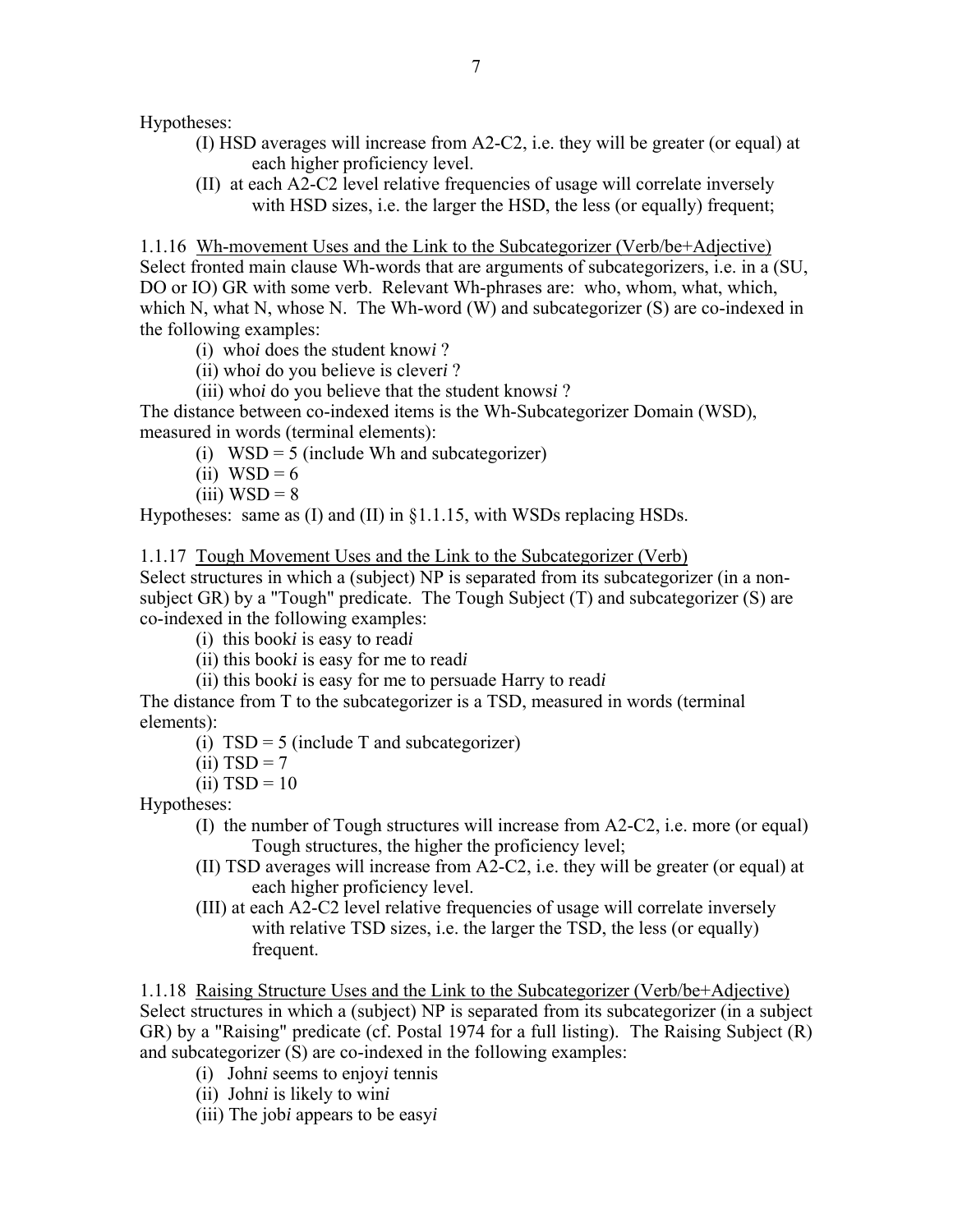Hypotheses:

- (I) the number of Raising structures will increase from A2-C2, i.e. more (or equal Raising structures, the higher the proficiency level;
- (II) the relative frequencies of the different Raising predicates at each A2-C2 level will correlate positively with relative frequencies in the BNC.

#### OVERALL METRICS

1.1.19 Overall Error Counts

Quantify ALL errors per A2-C2 level for each L1-L2 pair.

# Hypotheses:

- (I) overall error rates will decline from A2-C2, i.e. fewer (or equal) errors at each higher proficiency level;
- (II) overall error rates will correlate positively with the degree of typological and genetic distance between L1 and L2, i.e. the greater the distance, the more (or equal) errors in L2.

An Initial Scale of Typological and Genetic Distance from English (using basic word order and head ordering as (the only) typological features and Indo-European (IE) vs non-IE, and divisions with IE, as (the only) genetic features)

|                | -->--<br>$\mathfrak{D}$ | 3              | ----------->---------------->----- | .__________>_. | h               |
|----------------|-------------------------|----------------|------------------------------------|----------------|-----------------|
| <b>English</b> | <b>Spanish</b>          | <b>Russian</b> | <b>Vietnamese Chinese</b>          |                | <b>Japanese</b> |
| <b>SVO</b>     | French                  | <b>Polish</b>  | <b>SVO</b>                         | SVO/SOV        | Korean          |
| Germanic with  | <b>SVO</b>              | <b>SVO</b>     | $non-IE$                           | non-IE         | <b>Turkish</b>  |
| signficiant    | Romance                 | Slavic         |                                    |                | <b>SOV</b>      |
| Romance        | ΙE                      | IE             |                                    |                | non-IE          |
| lexicon        |                         |                |                                    |                |                 |
| IΕ             | German                  |                |                                    |                |                 |
|                | SVO/SOV                 |                |                                    |                |                 |
|                | Germanic                |                |                                    |                |                 |
|                | IE                      |                |                                    |                |                 |

1.1.20 Overall Syntactic Complexity Metric

Quantify mean sentence and clause (S) complexity scores per A2-C2 level for each L1- L2 pair, using words (terminal elements).

Sentence: quantify word totals from full stop to full stop

 Clause: quantify the number of words dominated by each S node (excluding words that have an additional intervening S node)

Hypotheses:

- (I) sentence and clause complexity will increase from A2-C2, i.e. the mean complexity will be greater (or equal) for each higher proficiency level;
- (II) overall complexity scores will correlate inversely with the degree of typological and genetic distance between L1 and L2, i.e. the greater the distance, the less (or equal) the overall complexity in L2.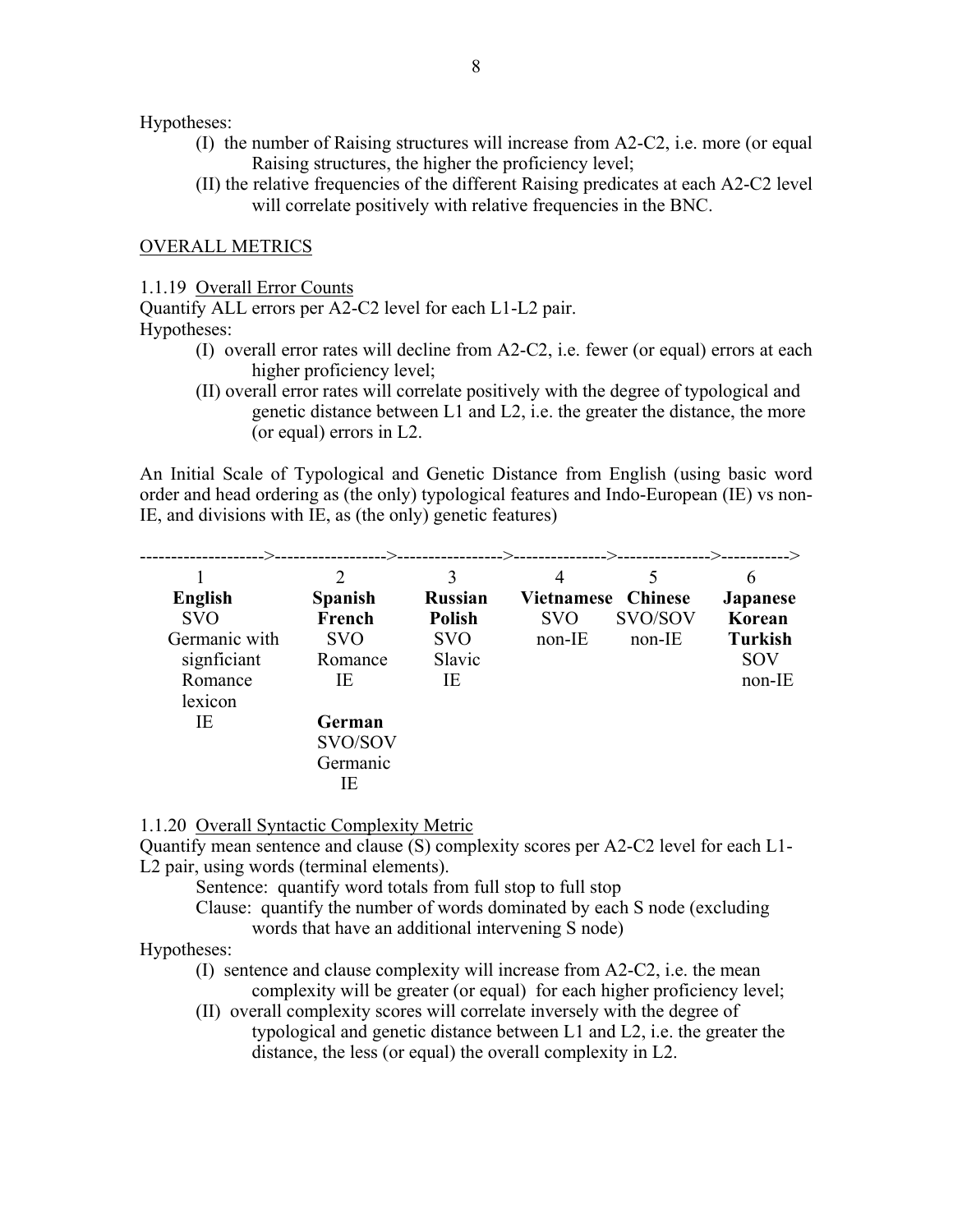### 1.2 Summary of Results from Hypothesis Testing to Date

### 1.2.1 Determiner errors

In order to investigate hypothesis (9) (§1.1.9) preliminary work has quantified error rates for missing determiners (specifically, zero in place of "the" and "a"). It was expected that error rates would decline from A2-C2 and that error rates would be greater (or equal) for L1s without articles. Results have shown that the general trends support the hypotheses. However further investigation is required since the existence or absence of articles in L1 can only partially predict L2 production. For instance, speakers with L1s that have articles are sometimes producing article omission mistakes. Also, there are differences in the error rates for L2 learners whose L1s lack a definite article. The results are shown in Tables 1.2.1.a and 1.2.1.b. These findings have motivated subproject 1.2.

|                | Missing "the" |      |      |      |                |  |
|----------------|---------------|------|------|------|----------------|--|
|                | A2            | B1   | B2   | C1   | C <sub>2</sub> |  |
| French         | 4.76          | 4.67 | 5.01 | 3.11 | 2.13           |  |
| German         | 0.00          | 2.56 | 4.11 | 3.11 | 1.60           |  |
| <b>Spanish</b> | 3.37          | 3.62 | 4.76 | 3.22 | 2.21           |  |

Table 1.2.1.a Missing Determiner Error Rates for L1s with Articles

|                | Missing "a"     |      |      |      |                |  |
|----------------|-----------------|------|------|------|----------------|--|
|                | $\overline{A2}$ | B1   | B2   | C1   | C <sub>2</sub> |  |
| French         | 6.60            | 4.79 | 6.56 | 4.76 | 3.41           |  |
| German         | 0.89            | 2.90 | 3.83 | 3.62 | 2.02           |  |
| <b>Spanish</b> | 4.52            | 4.28 | 7.91 | 5.16 | 3.58           |  |

Table 1.2.1.a shows missing determiner error rates for "the" and "a" at all proficiency levels for French, German and Spanish as first languages. All three languages have an article system. The figures indicate the percentage of errors with respect to the total number of correct uses. For instance a percentage of 10.0 would indicate that a determiner was omitted 1 in every 10 times that it should have appeared. We see generally low error rates for these languages, without significant deviation between levels.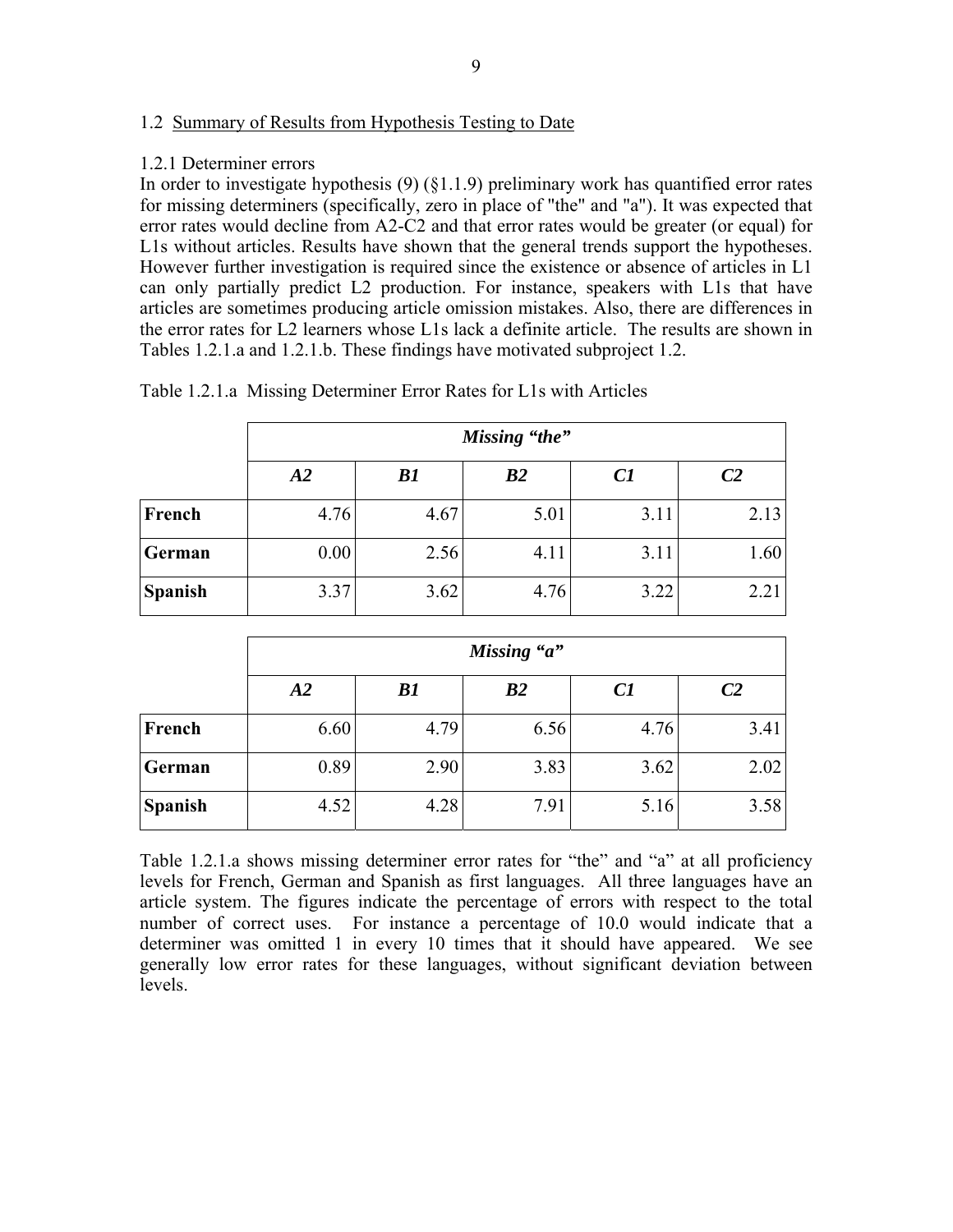|                | Missing "the"   |       |       |       |                |  |
|----------------|-----------------|-------|-------|-------|----------------|--|
|                | $\overline{A2}$ | B1    | B2    | C1    | C <sub>2</sub> |  |
| <b>Turkish</b> | 22.06           | 20.75 | 21.32 | 14.44 | 7.56           |  |
| Japanese       | 27.66           | 25.91 | 18.72 | 13.80 | 9.32           |  |
| Korean         | 22.58           | 23.83 | 18.13 | 17.48 | 10.38          |  |
| <b>Russian</b> | 14.63           | 22.73 | 18.45 | 14.62 | 9.57           |  |
| <b>Chinese</b> | 12.41           | 9.15  | 9.62  | 12.91 | 4.78           |  |

Table 1.2.1.b Missing Determiner Error Rates for L1s without Articles

|                | Missing "a" |       |       |       |                |  |
|----------------|-------------|-------|-------|-------|----------------|--|
|                | A2          | B1    | B2    | C1    | C <sub>2</sub> |  |
| <b>Turkish</b> | 24.29       | 27.63 | 32.48 | 23.89 | 11.86          |  |
| Japanese       | 27.66       | 25.91 | 18.72 | 13.80 | 9.32           |  |
| Korean         | 22.58       | 23.83 | 18.13 | 17.48 | 10.38          |  |
| <b>Russian</b> | 14.63       | 22.73 | 18.45 | 14.62 | 9.57           |  |
| <b>Chinese</b> | 4.09        | 9.20  | 20.69 | 26.78 | 9.79           |  |

Tables 1.2.1.b shows missing determiner error rates for "the" and "a" at all levels for Turkish, Japanese, Korean, Russian and Chinese as first languages. These languages do not have an article system. There is a general linear improvement, i.e. a decline, in error rate across levels (from left to right). However, Chinese shows an inverted U-shaped progression (especially in the case of missing 'a'). The cause for this needs further investigation.

### 1.2.2 Lexical choice errors

Lexical choice errors (sections i and iii of hypotheses  $(1)$   $(81.1.1)$  and  $(3)$   $(81.1.3)$ ) were investigated to see whether error rates in the use of the correct choice of noun, verb, adjective, and adverb (lexical choice errors) would decline from levels A2 to C2, and whether error rates varied with L1, with genetically distant L1s showing higher error rates than genetically related or lexifier languages. The research found that error rates rose from A2 to B2/C1 before falling again to C2. The C2 error rate was higher than A2 error rate but lower than the C1 error rate. There was no obvious relationship between error rate and type of L1.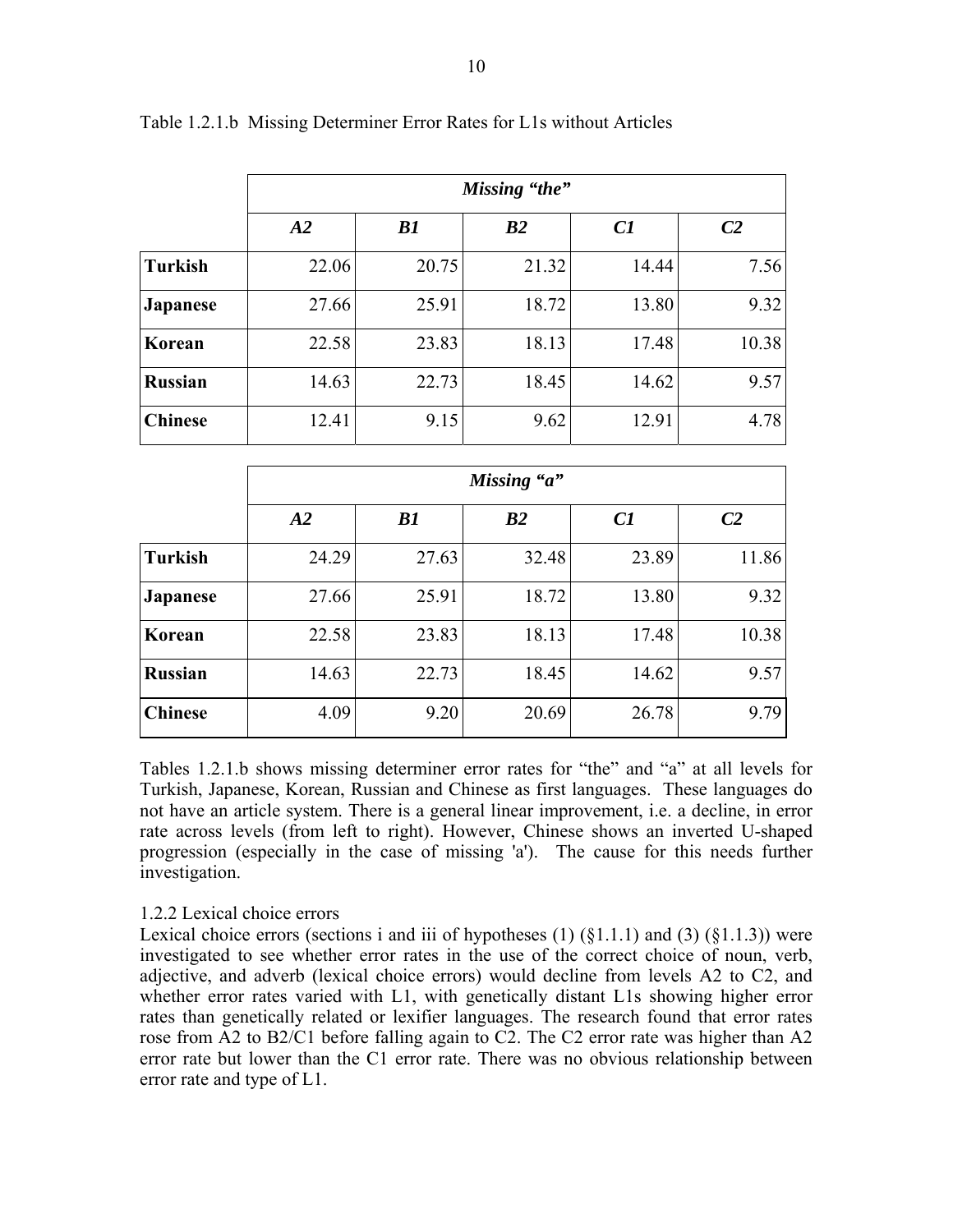Graph 1.2.2.a Relative Frequency of Lexical Choice Error Rates for various parts of speech plotted against CEFR level for different parts of speech (all languages combined).



Graph 1.2.2.b -- Average Relative Frequency of Lexical Choice Error rates across Levels for Each Language



.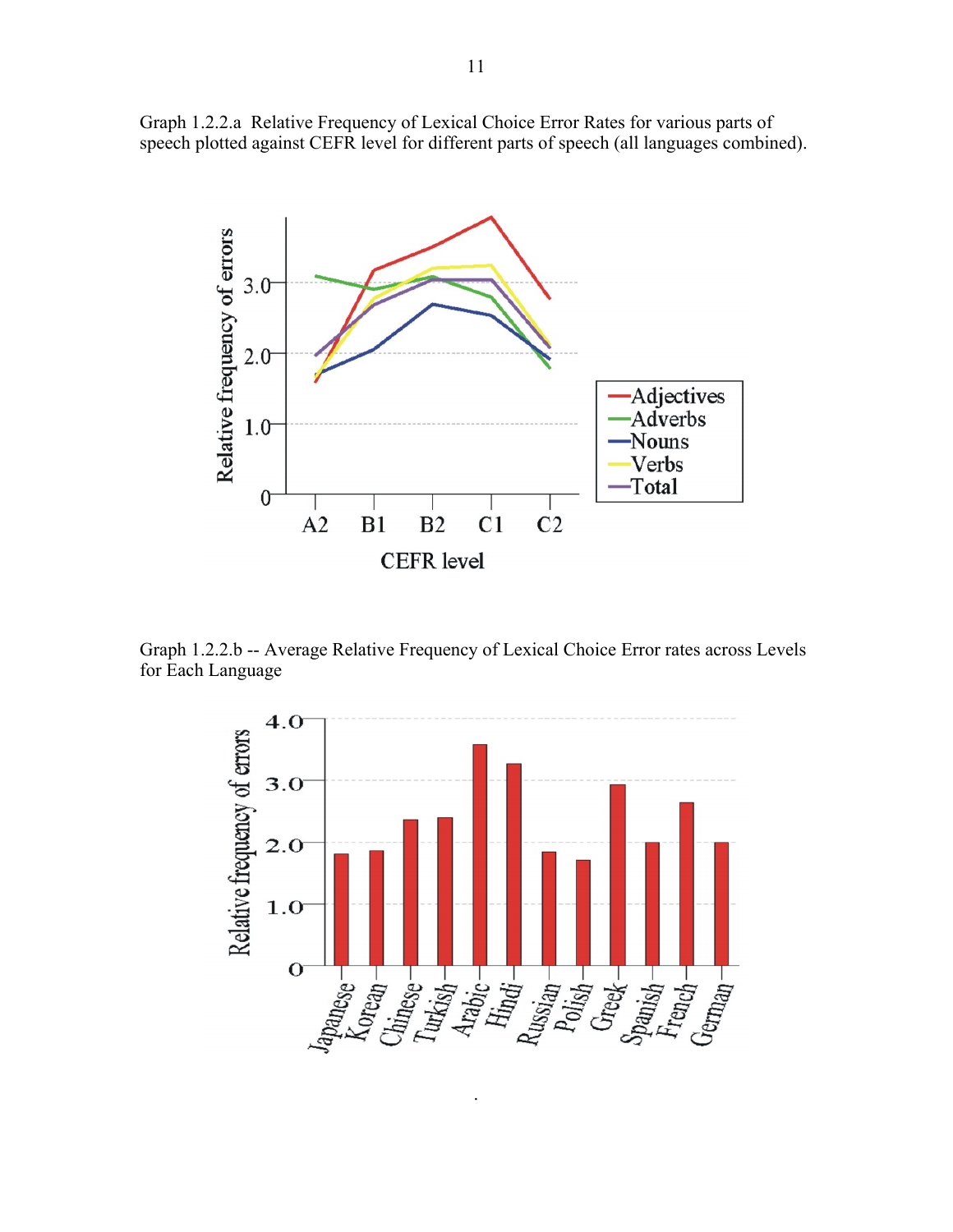1.2.3 Lexical occurrences

Lexical occurrences within the CLC have been investigated and where possible analyzed with respect to a standard British English corpus---the British National Corpus or BNC (see hypotheses  $(2)$   $(\S1.1.2)$  and  $(4)$   $(\S1.1.4)$ ). A detailed analysis was performed on the base forms (present tense, un-inflected) of lexical verbs within the CLC, with the following results:

 (i) *Distribution of base verbs within the CLC versus the BNC*. Results showed a general trend which indicated that higher levels of proficiency (A2 to C2) increasingly approximate to the BNC distribution. The analysis revealed that common verbs are overrepresented in the CLC and it also highlighted those verbs which are underrepresented. This line of research, although promising, would benefit from data skew control. It is important to control for the use of verb forms in the questions that led to the students' answers.

 ii) *Ratio of lexical errors to lexical instances of base forms of verbs*. Results across levels generally showed an inverted U-shaped learning curve that might be attributed to increasingly more complex verb usage within the mid-range levels.

Graph 1.2.3.a variation (expressed as a ratio of relative frequency) of the base form of lexical verbs in the CLC from the BNC. Bars above the zero line indicate an over-use in the CLC as compared to the BNC and bars under the zero indicate under-use.



CLC Variation from Base Verb Distribution in BNC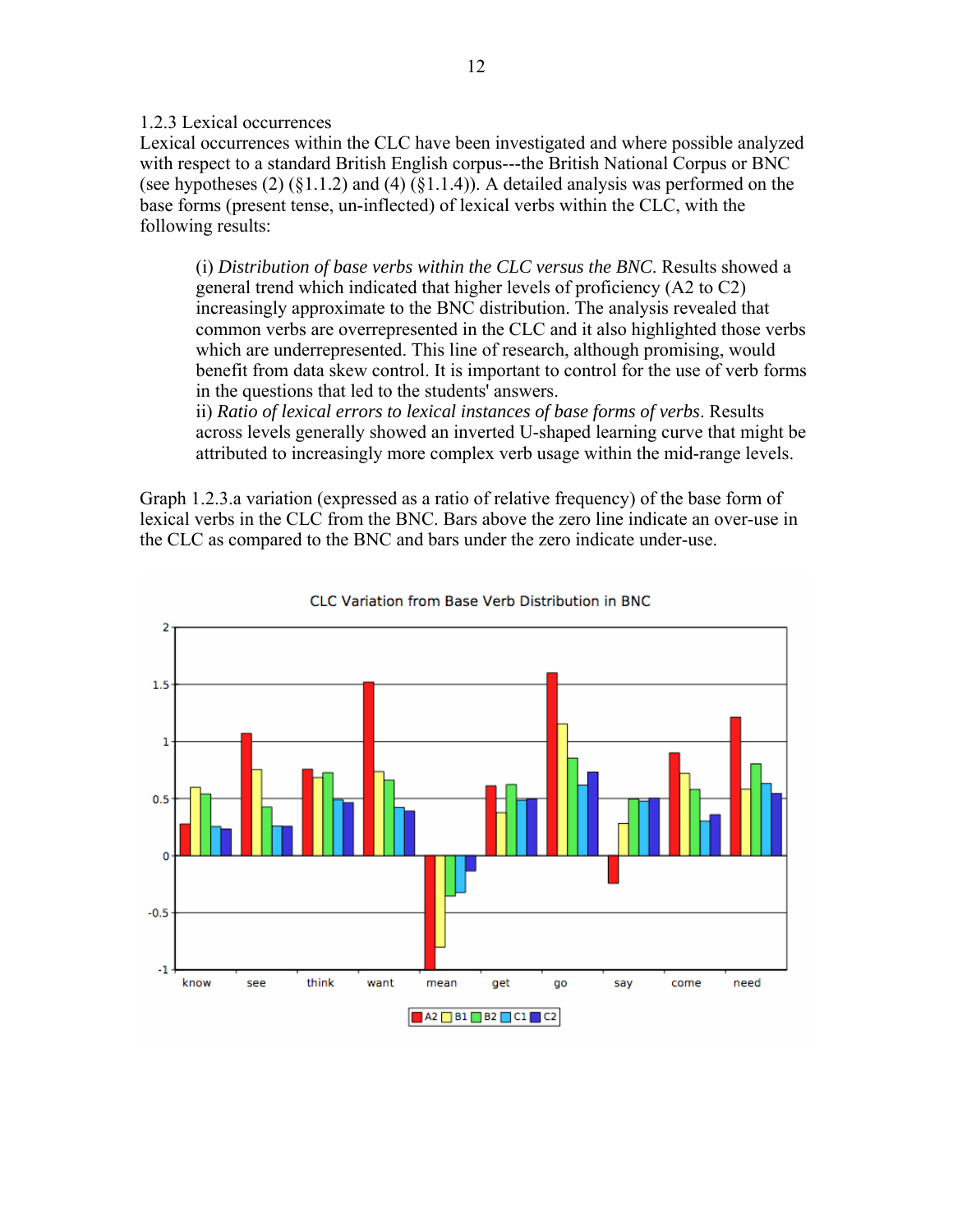1.2.4 Verb co-occurrences. A preliminary investigation into verb co-occurrence and complementation (hypotheses  $(5)$   $(\S1.1.5)$ ,  $(6)$   $(\S1.1.6)$  and  $(7)$   $(\S1.1.7)$ ) has been carried out using a state of the art subcategorization frame extraction system. The system is capable of identifying and extracting 168 verb complementation patterns (frames) using a rule based classifier over the grammatical relation parser output of RASP. The analysis can quantify the similarity between verb usage in the CLC versus a standard British English Corpus. Table 1.2.4.a shows the similarity between the usage of the verb believe at different levels of proficiency against the usage in the BNC.

|                    | B1   | $_{\rm B2}$ |      |
|--------------------|------|-------------|------|
| precision          | 100  | 100         | 85.7 |
| recall             | 47.6 | 52.4        | 57.1 |
| f-measure          | 64.5 | 68.8        | 68.6 |
| intersection       | 0.65 | 0.69        | 0.73 |
| rank correlation   | 0.74 | 0.75        | 0.81 |
| <b>KL</b> distance | .33  | 0.87        | 0.72 |

Table 1.2.4.a Quantifying usage similarity of the verb believe at B1, B2 and C2 proficiency as compared to the BNC. Precision indicates the proportion of all frames found in the CLC data that were also present in the gold-standard set of the frames from the BNC: in this case, at levels B1 and B2 all of the frames found were also present in the BNC, but at level C2 frames were encountered that we don't see in the BNC. Recall is the number of frames found in the CLC as a fraction of all the possible frames in the goldstandard: here we see learners making use of around half of the possible frames that are available for "believe". The f-measure is a weighted average of precision and recall. Intersection indicates the set intersection between the set of frames in the BNC and the set for that given level; rank correlation indicates how close the ranking of frames was within the two corpora (a rank correlation of 1 indicates identical rankings); KL distance measures the euclidean distance between the distribution of frames in the BNC and that of the given level (distributions are identical at a KL distance of 0).

## 1.3 Research Goals for 2007-08

The first research goal for 2007-08 is to expand the set of hypotheses to be tested beyond the list summarized in §§1.2.1-4. The additional areas to be tested are summarized in §1.3.1. The second goal is a more theoretical one. Some of our results have confirmed the general logic of the original hypotheses in  $\S$ 1.1. But some of the data go against some of the predictions. It is necessary to reconsider and in some cases reformulate some of the hypotheses for developmental stages and transfer effects, in the light of these data, cf. §1.3.2. The third goal involves going beyond the results of §1.2 with more detailed studies that can help us understand the errors and developmental stages better and that can contribute further to the theoretical work described in §1.3.2. This third goal is described in subproject (1.2) below, on specificity and determiners (PI, Dora Alexopoulou) and in subproject (1.3) on the morphosyntax of verbs (PI, Teresa Parodi).

### 1.3.1 Further hypotheses to be tested

The additional hypotheses to be tested will involve the following morpho-syntactic and syntactic areas:

- Number agreement NP-internally and on verbs, cf. §1.1.8
- Relative clauses, cf. §§1.1.13-15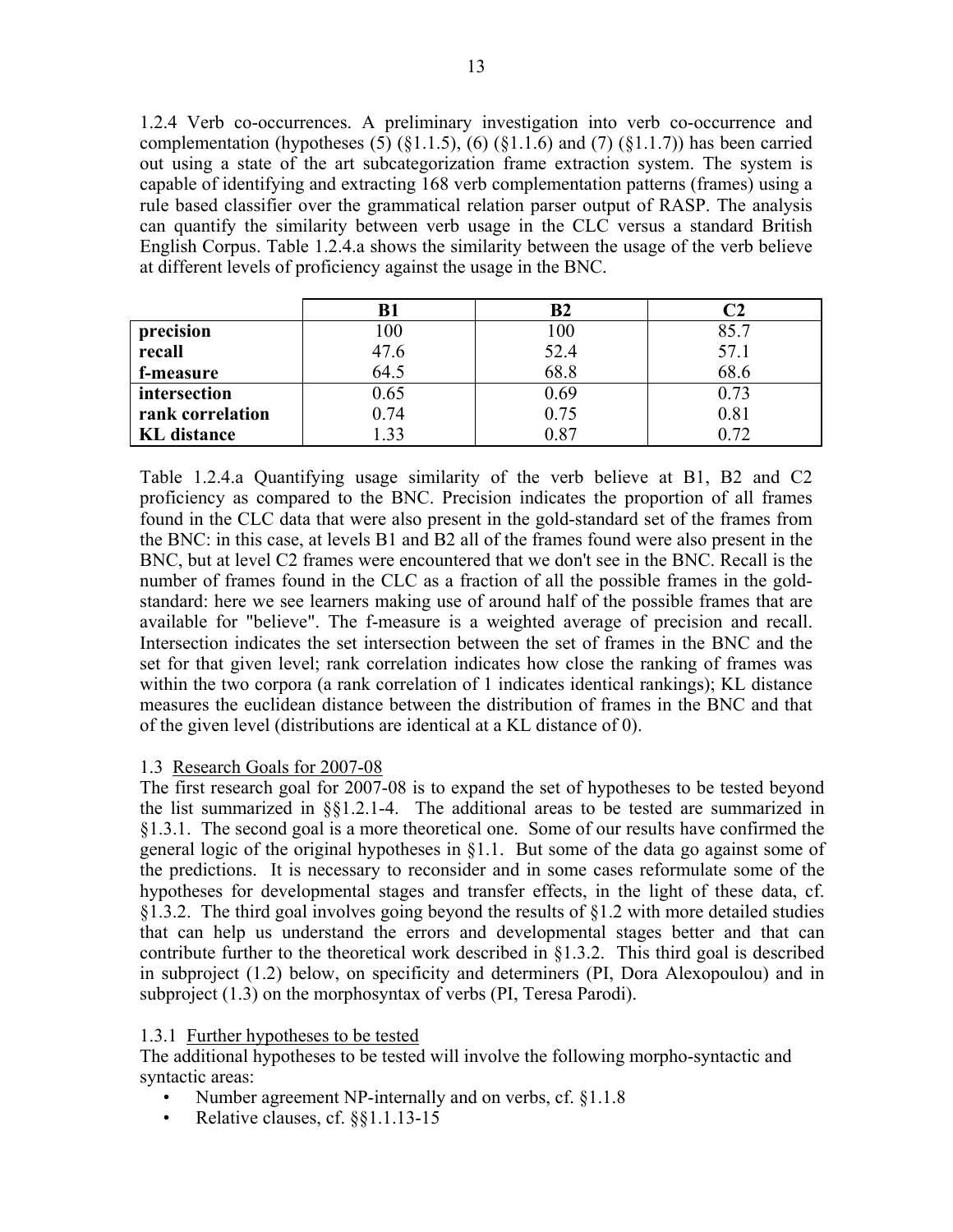Wh-questions, cf. §1.1.16

Also to be tested are the hypotheses involving overall error counts:

• Overall error counts, cf. §1.1.19

### 1.3.2 Hypothesis formulation and reformulation

The hypotheses formulated in §1.1 are supported in many of the data sets summarized in §1.2. For example, the data involving determiner errors (cf. §1.2.1) provide a lot of support for predictions (I) and (II) in  $\S$ 1.1.9-10. Where there are significant differences in incorrect determiner uses between levels (i.e. higher or lower ratios of incorrect uses as a percentage), the higher proficiency levels generally do have fewer errors, in accordance with hypothesis (I). And the first languages without articles (Japanese, Korean, Russian, Polish, etc) are in general associated with more errors than those with articles (Spanish, French, German), in accordance with hypothesis (II). The expanding verb co-occurrence frames of §1.2.4 also showed a linear progression from B1 to B2 to C2 (cf. the recall figures in Table 1.2.4.a).

The lexical choice errors of  $\S1.2.2$ , however, show a different pattern: error rates first rise and then fall, resulting in an inverted U curve. Verb co-occurrence errors also increase from B2 to C2 in  $\S 1.2.4$  (cf. the precision data in Table 1.2.4.a). This is a pattern that has been observed in first language acquisition in the learning of morphological irregularities (sing/sang versus walk/walked; goose/geese versus swan/swans; etc): children first use the correct forms, then get them wrong (as they learn the productive rules), and then get them right again.

 The theoretical issue that this raises, for which current wisdom does not provide a general solution, is this: for which areas of second language acquisition should we expect a linear progression from A2-C2, along the lines of the determiner errors, and for which areas should we expect the inverted U curve? This issue will be researched in the light of results from the hypotheses tested in §1.2, incorporating the results from §1.3.1 and from subprojects  $(1.1)$  and  $(1.2)$ . The hypotheses of §1.1 will be reformulated accordingly.

### **Subproject (1.2): Specificity and Determiners (PI, Dora Alexopoulou)**

### **Project Summary**

This project builds on the preliminary findings of the determiner error analysis (§1.2.1) and will examine the effect of the L1 on the acquisition of the English nominal system, with particular reference to definite and indefinite articles. The preliminary investigation confirmed the general hypothesis that learners with L1s lacking a definite article have more difficulty in acquiring the distribution of English articles and produce a higher rate of errors involving articles. Despite the correctness of this general hypothesis, the results indicate that the existence or absence of a definite article in L1 can only partially predict L2 production. First, speakers with L1s that have a definite article do produce article omission mistakes (though at a lower rate than speakers with L1s lacking a definite article). Second, there are significant differences in the error rates for L2 learners whose L1s lack a definite article. This project will investigate further the source and nature of these differences by focusing on the effect of finer interpretative distinctions in the use of the English determiner system. In particular, the project focuses on the interaction between specificity and the use of determiners in English.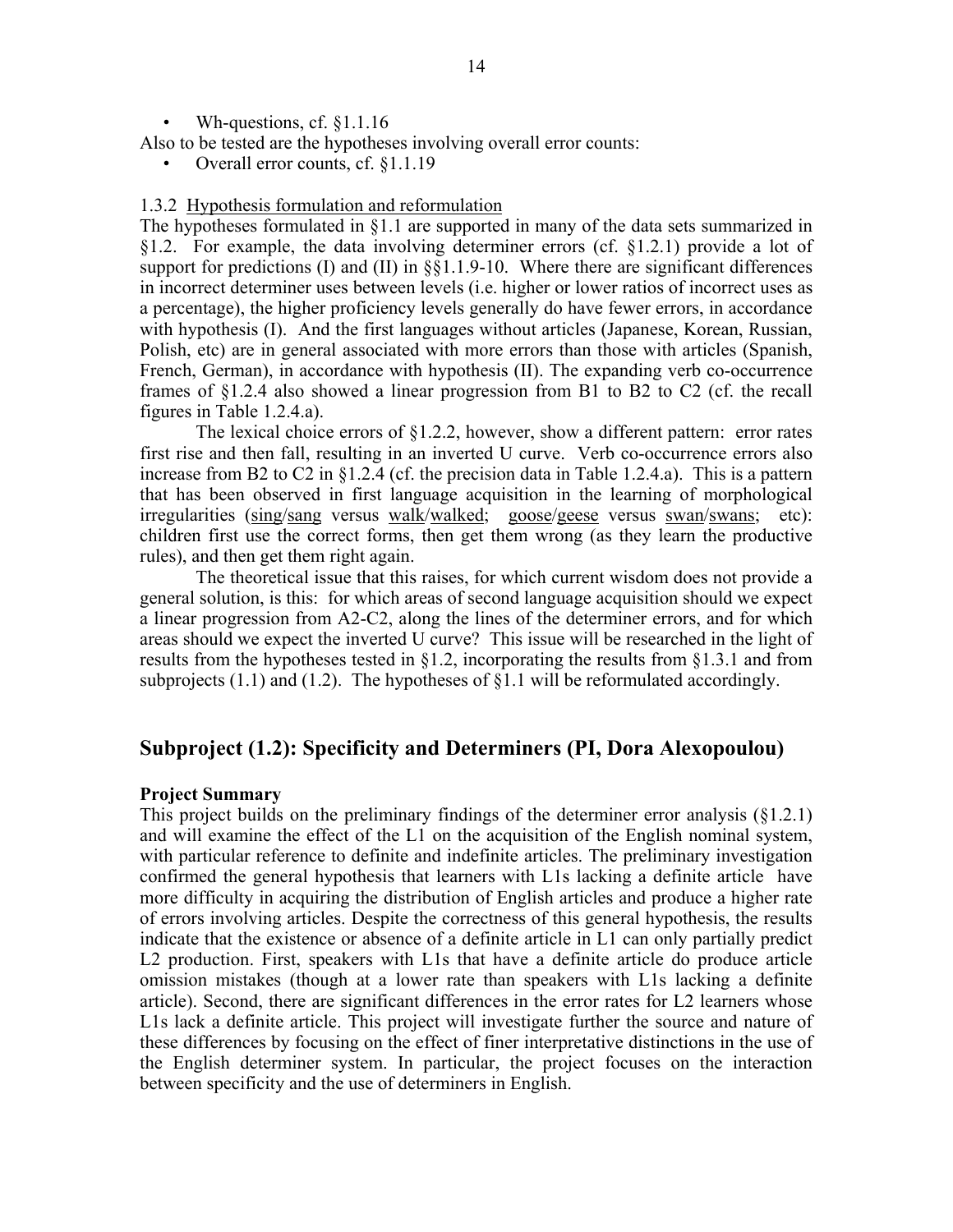## **Research Goals and Outcomes**

2.1. Specificity and the English Determiner System

One way of illustrating specificity is by considering the two interpretations of *a house with a big balcony* in (1) (known in the literature as *epistemic* specificity).

(1) We are looking for *a house with a big balcony*.

 a. Non-specific: We are looking (to buy) a house with a big balcony, but we have not identified one yet.

 b. Specific: We are in the street trying to locate a house with a big balcony that we know exists.

As can be seen in (1) specificity is not unambiguously encoded by one form (e.g. the indefinite article) in English. Rather, both definite and indefinite articles can denote both specific and non-specific entities. This poses an important challenge for L2 learners, since the acquisition of the English determiner system is inseparable from the acquisition of specificity. So, the starting point for this project is the hypothesis in H1.

**H1**: Correct use/acquisition of the distribution of the definite and indefinite article relates to the acquisition of how specificity is encoded in English.

The project identifies four areas in which the acquisition of specificity will present L2 learners with specific challenges: (i) non-specific arguments of intensional predicates; (ii) predicative nouns; (iii) incorporated arguments; and (iv) misanalysis of the definite article as a specificity marker. More detailed hypotheses relating to these four areas are presented below.

### 2.1.1 Non-specific arguments of intensional predicates

Even languages with a full fledged determiner system allow determineless/bare noun phrases (e.g. "play football", "tigers are wild animals"). A common case crosslinguistically is that of non-specific indefinites as in: "I am looking for a flatmate" or "we want to buy a house" and a common mistake of L2 learners is the omission of the indefinite article in such examples. This tends to correlate with the omission of the indefinite pronoun one in exchanges like (2).

- (2) a. Have you found flatmate?
	- b. Yes we found (one). He's moving in next Saturday.

The project will investigate such cases in relation to H1a:

**H1a**: Learners of English with L1s missing an indefinite pronoun like English *one* and/or missing a morphological distinction between the numeral (*one*) and the indefinite article (*a*) will systematically omit the indefinite article and the indefinite pronoun in contexts involving intensional predicates like *look-for* or *want*.

### 2.1.2. Predicative nouns

In many languages predicative uses of nominals necessarily involve a bare noun; L2 learners of English speaking such languages tend to omit the indefinite article in examples like (3) and (4):

(3) Jane is doctor.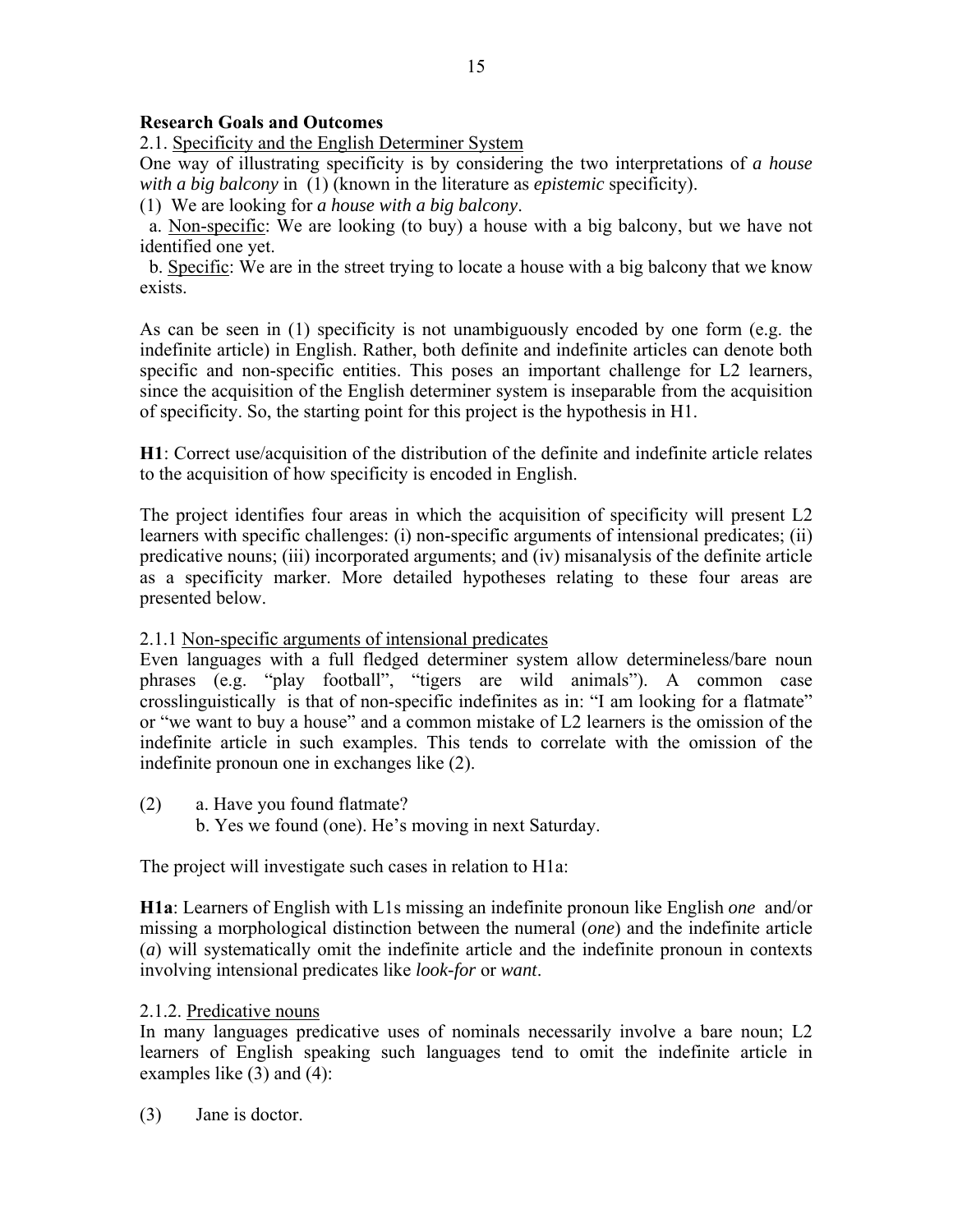### (4) I had treated her as mother.

**H1b**: Learners of English with L1s using bare predicative nouns will produce higher rates of omission of the indefinite article in relevant contexts.

### 2.1.3. Incorporated arguments.

Crosslinguistically, incorporation of verb and noun is common (characteristically in languages lacking determiners). In languages with determiners, equivalent predicates are often expressed with bare nouns; eg. "play piano" (as opposed to the English "play the piano") or "have car" (as opposed to the English "have a car"---see section 1.1.9 for discussion of such errors in the CLC).

**H1c**: Speakers of L1s with systematic verb-noun incorporation will produce higher rates of article omission with the corresponding predicates in English.

### 2.1.4. Misanalyis of the defininite article as a specificity marker.

The cases discussed so far mainly involve errors relating to the incorrect use (omission) of the indefinite article. However, a common pattern, in particular for L2 learners lacking a definite determiner in their L1s, involves the misanalysis of the definite article as a marker of specificity rather than definiteness. The consequences of this are: (i) incorrect omission of the definite article in environments involving definite but non-specific phrases as in the case of generic nominals (5) and (6); and (ii) incorrect use of the definite article for specific indefinites as in (7) and (8). Example (7a) is pragmatically odd because the definite article "the" implies that there is only one student in our class, while world knowledge indicates that classes (normally) have more than one student. This uniqueness presupposition is absent in (7b) which involves the indefinite article. Similarly, L2 learners may produce (8a) with the intended meaning of (8b); both (8a) and (b) involve a specific nominal, but, "the wallet" in (8a) is also familiar or unique in the discourse while (8b) is novel and not unique.

- $(5)$  \*(The) lion is a fine animal.
- $(6)$  \*(The) winner is always happy.
- (7) a. ?I met the student from our class at the supermarket. b. I met a student from our class at the supermarket.
- (8) a. We found the wallet in front of our door.
	- b. We found a wallet in front of our door.

**H1d**: L2 learners of L1s will incorrectly analyse the definite article as a specificity marker leading to (i) omission of the definite article for non-specific but definite nominals (e.g. generics) and (ii) failure to discriminate definite from indefinite specific nominals in relation to familiarity/novelty and uniqueness presuppositions.

**H1e**: L2 learners with L1s lacking a definite determiner will produce both (i) and (ii) type errors.

**H1f**: L2 learners with L1s with a definite determiner will not produce type (ii) errors but may produce type (i) errors (depending on how generics are encoded in their L1).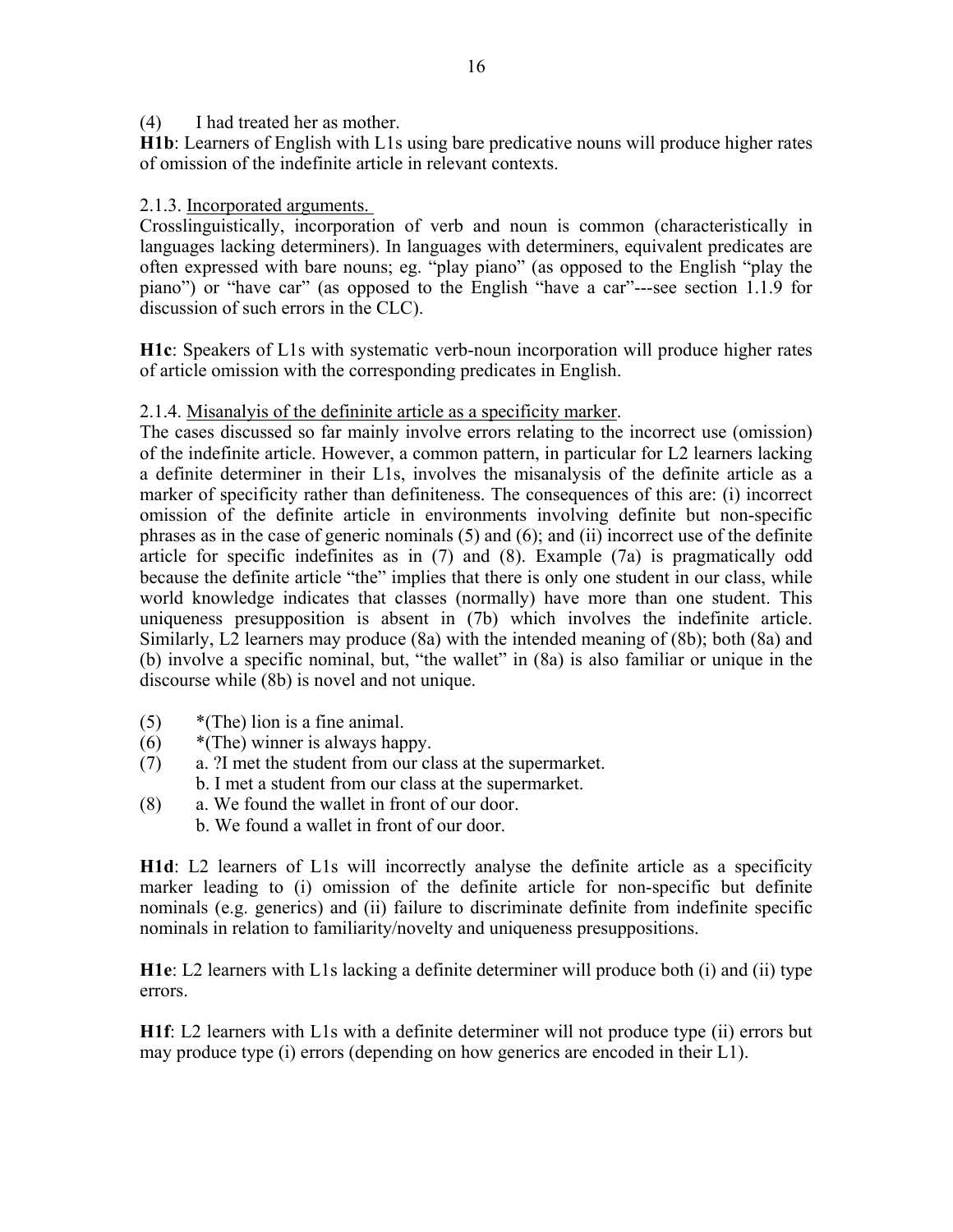2.2. The learning path for acquiring specificity

An important question is whether the various aspects of specificity and definiteness will be acquired simultaneously. We hypothesise that they will not be acquired at the same time in English and that the nature of the L1 will determine the learning curves.

**H2**: Acquisition of specificity in English will be affected by (i) relevant properties of L1 grammars and (ii) qualitative and quantitative aspects of the input. Specifically:

**H2a**: Speakers of L1s with determiners will acquire specificity-related aspects of English grammar earlier than speakers of languages with L1s lacking determiners altogether. Further, such speakers will not have difficulty distinguishing specific definites from specific indefinites.

**H2b**: For all speakers, errors for which there is unambiguous and frequent input will disappear earlier than errors for which unambiguous input is infrequent.

Note that one consequence of H2a&b is that, depending on L1, a specificity-related error may characterize a lower level of proficiency for some sets of speakers and a higher level for others.

## 2.3. Methodology

The general hypotheses H1&H2 will be evaluated against the results of a systematic empirical investigation of H1a-f. The more specific hypotheses H1a-f will be tested on the CLC. It is obvious that specificity relates to linguistic interpretation in context. There is no linguistic item that is inherently specific or non specific. It follows that such a feature cannot be part of the description of any lexical item or syntactic category (and, of course, it is not currently coded in the CLC or in any corpus). A database that allows searches on a word/lexical level only would not enable us to test these hypotheses, therefore. But a database that allows us to manipulate information on parse trees, as the RASP parser does, offers the significant advantage that the linguistic environments in which specificity is relevant can be mapped onto the grammatical relations underlying the syntactic representations. Consider the case of predicative uses of nominals in (3) repeated below as (9). There is no single lexical item that can guide a search for this type of example. However, a database with syntactic trees defining grammatical relations allows us to search for e.g. structures of the type [NP BE NP]. Such a search will filter out irrelevant items like "Jane is waiting for a doctor", "Bill is stupid", "Planes are flying" etc. while at the same time returning examples of predicative structures such as  $(10).$ 

- (9) Jane is doctor.
- (10) a. The kids are soldiers.
	- b. Jane is good doctor.

This approach to recovering linguistic environments in which specificity is relevant to abstract structural representations will guide the investigation of H1a-f.

### 2.4. Outcomes

We expect to be able to test the majority of the Hypotheses H1&H2. Descriptive results will be reported in a comprehensive report at the end of the year. Depending on the clarity and robustness of findings, we will pursue submission of a paper to an appropriate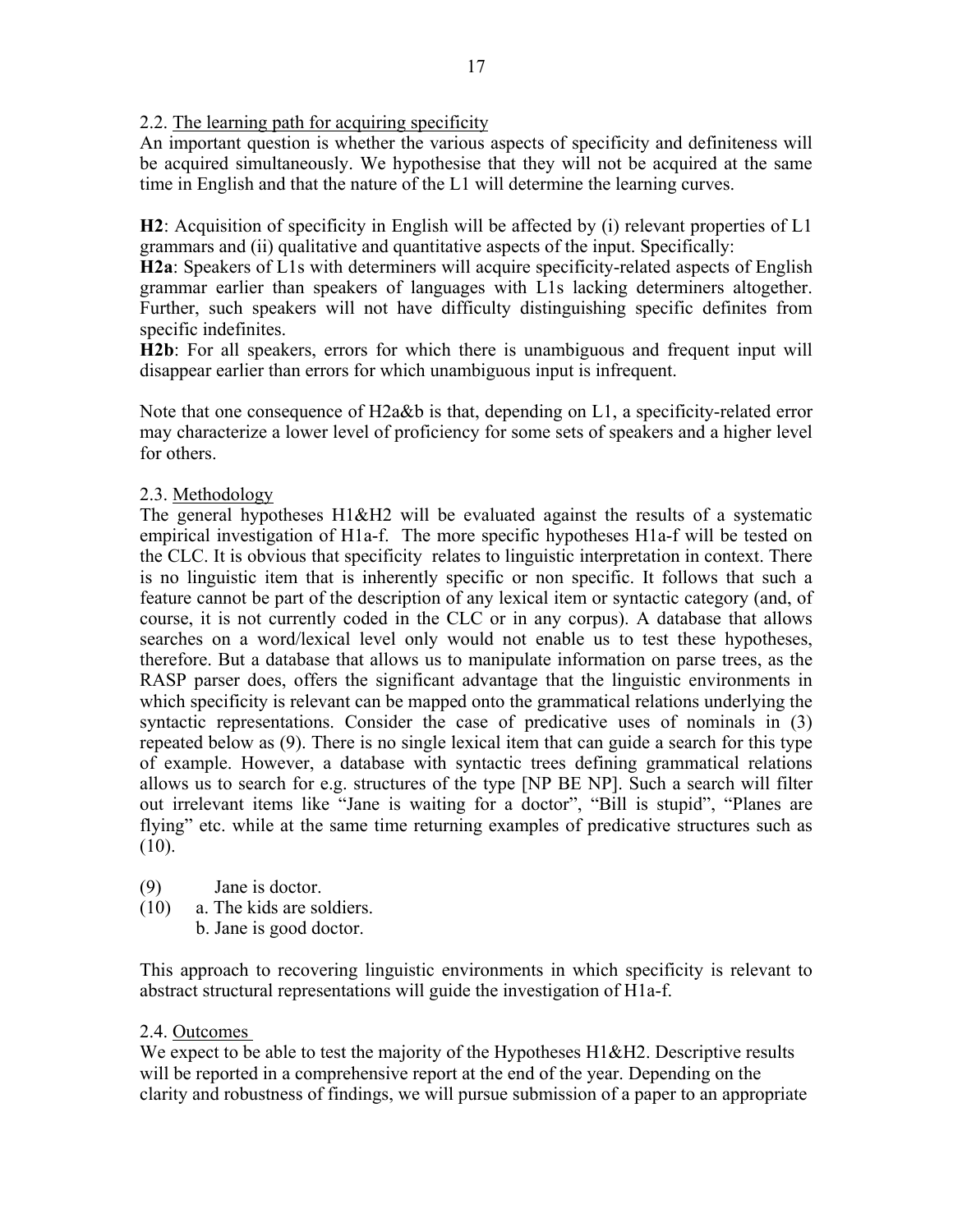conference on L2 acquisition. We expect this material to form the basis for a more serious journal publication in the course of the second year (with additional data).

# **Subproject (1.3): Morpho-syntax of Verbs (PI, Teresa Parodi)**

## **Project Summary**

The goal of this subproject is to examine finiteness in the morphology and syntax of English verbs. There is a developmental aspect to this: when do learners acquire certain morphological properties of verbs and their syntactic properties in the clauses in which they occur? There is also a crosslinguistic dimension: given that languages differ in the specification of these properties, predictions can be formulated as to how learners with different first languages (L1s) are likely to develop.

## **Research Goals and Outcomes**

3.1 Background: Properties of English verbs

English distinguishes the classes of main verbs (eg. walk, drive), modals (eg. will, can) and auxiliaries (have, be, do) both morphologically and syntactically.

### 3.1.1 Morphological properties

Main verbs, auxiliaries and modals differ from each other in whether

a) they inflect for person or not:

- $(1)$  I walk he walks
- (2) I am walking he is walking he does walk every day
- (3) I can walk  $*$  he cans walk

### b) they inflect for tense or not:

- (4) I walk I walked
- (5) I am / was walking, he did walk all the way
- (6) I must / ! *was able to* walk

### c) they have both finite and non-finite forms:

- (7) I *cycle* I expect *to cycle*
- (8) I *have* arrived I expect *to have* arrived
- (9) I *can* cycle
- (10) \*I expect *to \*can/ be able* to cycle

### 3.1.2 Syntactic properties

a) In terms of syntactic distribution, main verbs, auxiliaries and modals differ in whether they co-occur, as illustrated in the following table.

|                                     |           | modals | auxiliary | auxiliary | main verb |
|-------------------------------------|-----------|--------|-----------|-----------|-----------|
|                                     |           | will   | have, be  | do        | drive     |
| modals                              | will      |        |           |           |           |
| auxiliary <i>have</i> , <i>be</i> - |           |        |           |           |           |
| auxiliary                           | $d\sigma$ |        |           |           |           |
| main verb drive                     |           |        |           |           |           |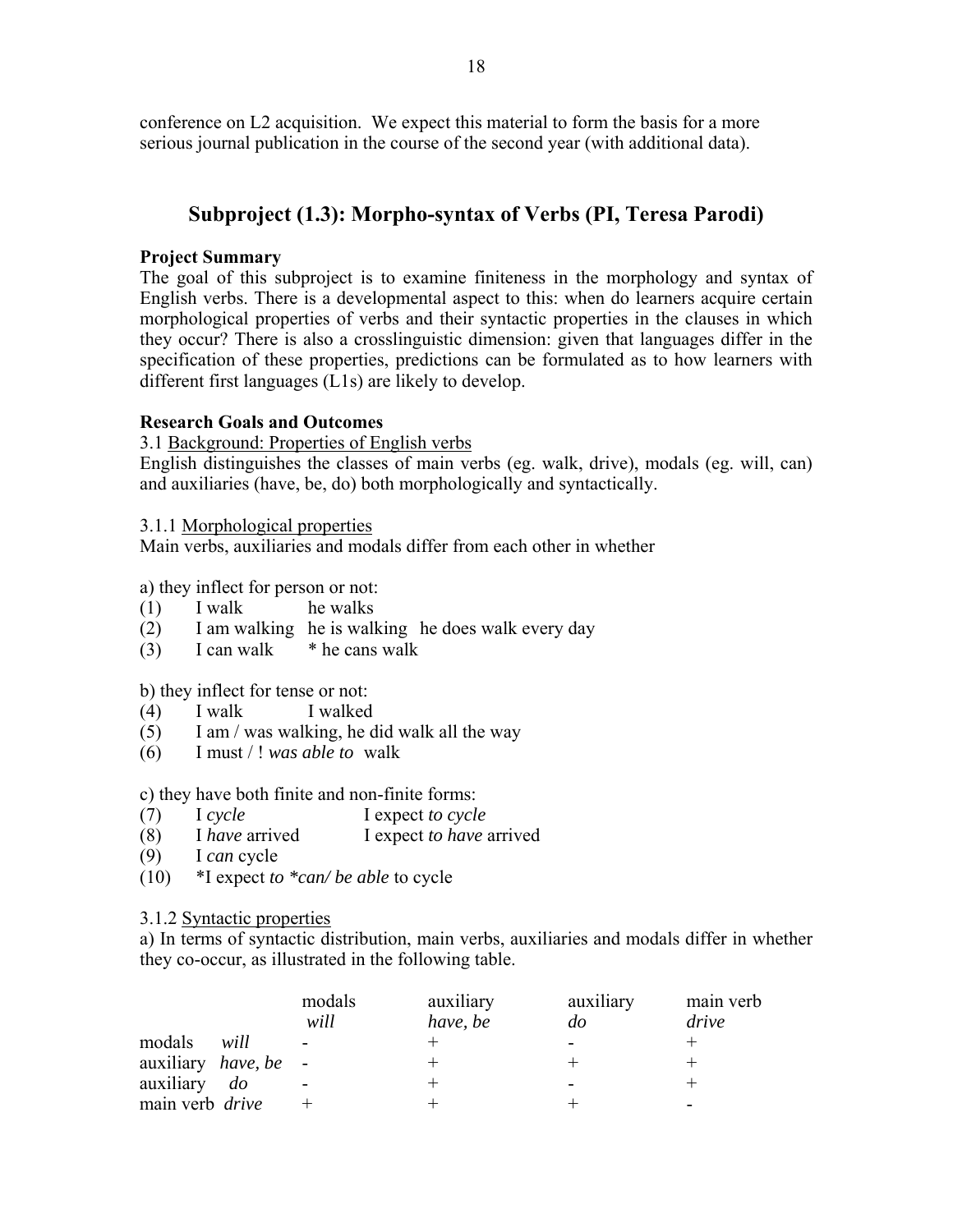(11) I *will have arrived*  (12) I *have arrived*  (13) I *have been driving*  (14) I *did* drive home (15) *Did* you *drive* home? (16) *Can* you *drive*? (17) \**Do* you *can* drive? (18) \**Have* you *can* drive? but (19) *Can* he *have* left?

b) Main verbs, auxiliaries and modals display different word order patterns. In declarative sentences auxiliaries and modals precede, while main verbs follow adverbs such as 'always' and the negation.

| (20) | a. I will always swim | (21) | a. I will not swim |
|------|-----------------------|------|--------------------|
|      | b. I can always swim  |      | b. I cannot swim   |
|      | c. *I swim always.    |      | c. $*$ I swim not  |

In interrogative sentences, modals and auxiliaries precede the subject, while main verbs can only follow.

(22) a. can you arrive in time? b. have you ever arrived in time? c. are you arriving in time? d. did you arrive in time?

but

- (23) a. \*arrive you in time?
	- b. \*do you can arrive in time?
		- c. \*have you can arrive in time?

3.2 Hypotheses

The differences just mentioned give rise to crosslinguistic and developmental questions, of relevance for the general hypotheses on the morpho-syntax of the verb complex (cf. §1.1.7 above) and on its syntax (§1.1.11). More detailed and more explicit versions of these hypotheses can be given as follows:

H1: The way different L1s categorise the morphological classes of modals, auxiliaries and main verbs will have an influence in the acquisition of these verbs in English.

H1a: Speakers whose L1 does not distinguish these classes morphologically (eg Romance languages, German) will transfer this to English and treat modals as main verbs.

(i) Person and tense markings will be overextended to English modals.

(ii) Modals will appear in non-finite contexts.

 (iii) Verbs will take wrong complements, eg 'I must to leave' (for 'I must leave'), 'I will must take the bus' (for 'I will have to take the bus').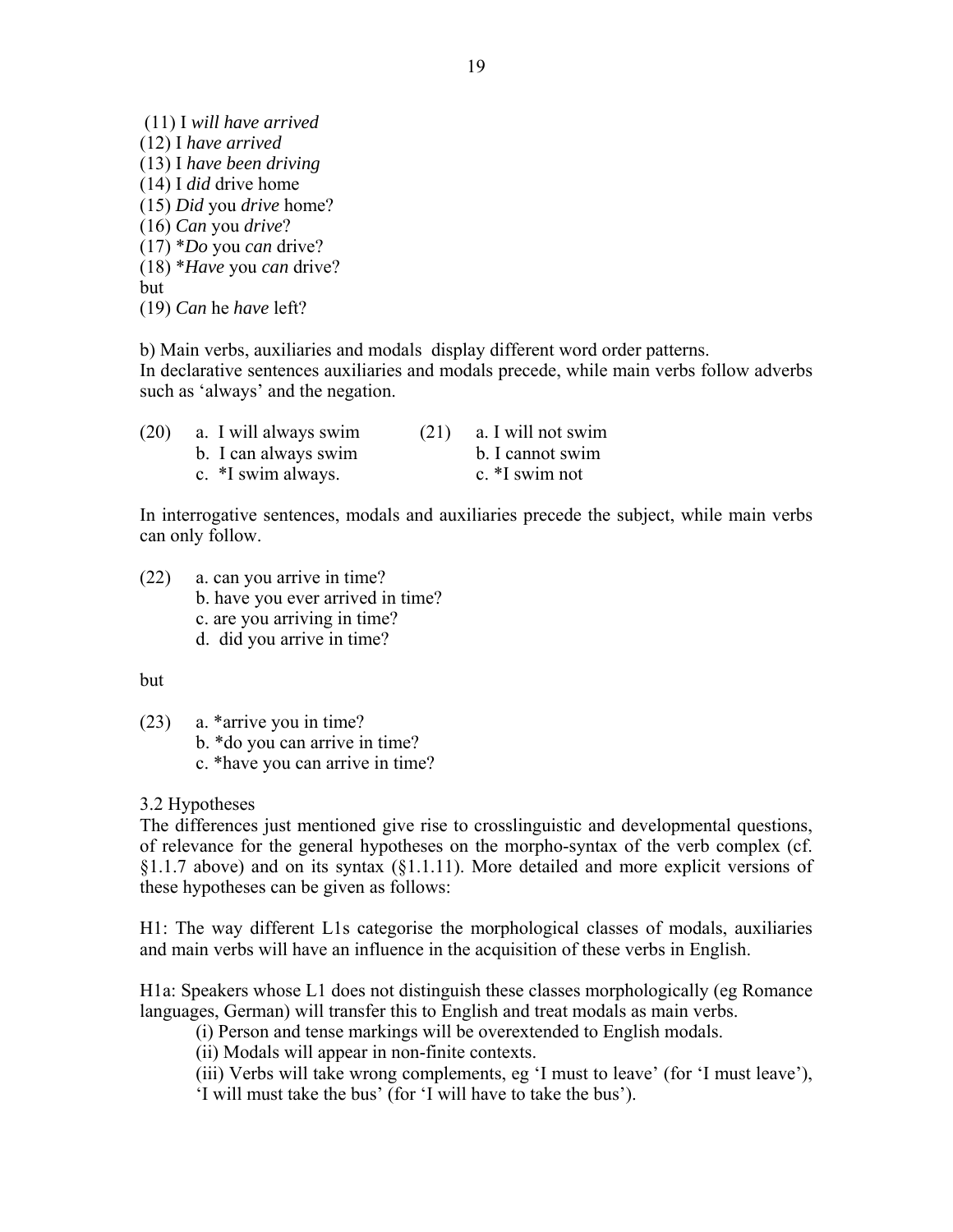H2: Speakers of languages which do not distinguish a syntactic class of modals (Romance languages, German) will transfer this property to English and treat modals syntactically as main verbs.

- H2a: Speakers of languages which do not distinguish a morphological and syntactic class of modals, will allow 'do' and modals to co-occur in questions, thus, treating modals as main verbs. ('Does Kim can drive?')
- H2b: (i) Errors will decline with increasing proficiency, from A1 C2. (ii) Within each level the error rate can vary according to the nature of the task.

H3: Speakers of languages which allow main verbs to raise **(front?)** (Romance languages, German, South Slavic languages) will transfer this property to English.

- H3a: Main verbs will have the same distribution of modals and auxiliaries. (i) Main verbs will precede negation ('Kim walks not') and adverbs ('Kim walks always') (ii) Main verbs will precede the subject in questions ('Walks Kim?')
- H3b: *Do*-support will be misanalysed.

 (i) Do-support will not be used in negative utterances. ('Kim walks not' as in H3a (i))

 (ii) If do-support is used, tense will be marked both on *do* and on the main verb. ('Kim did not came').

 (iii) Speakers of languages which use interrogative particles (eg. South Slavic languages) will treat 'do' as an interrogative particle and allow 'do' to co-occur with modals and auxiliaries. ('Does Kim can drive?', 'Does Kim has arrived?')

Notice that the type of error will be related to the properties of the L1. The same surface string may have different sources depending on the properties of the different L1s. The string 'Does Kim can drive?' can indicate that the learner is treating modals as main verbs (H2a) or that s/he is interpreting 'does' as an interrogative particle (H3b)

These hypotheses draw on crosslinguistic differences. From a developmental perspective the following can be expected:

- H4: (i) Errors will decline with increasing proficiency, from A1 C2, with some errors being more persistent than others.
	- (ii) Within each level the error rate can vary according to the nature of the task.
	- (iii) The rate of improvement will depend on the properties of the L1.

The formal approach proposed here looks at acquisition in a rule-based and organic way, as opposed to a list of items to be learned and a list of errors. This approach makes it possible to capture the developmental process from A1 to C2 and to formulate expectations as to the order of acquisition. It also allows us to capture the differences among languages and to formulate expectations for speakers of different languages. It can also shed light on cases in which learners give evidence of strategies which do not follow in a straightforward way either from their L1 or from the target L2.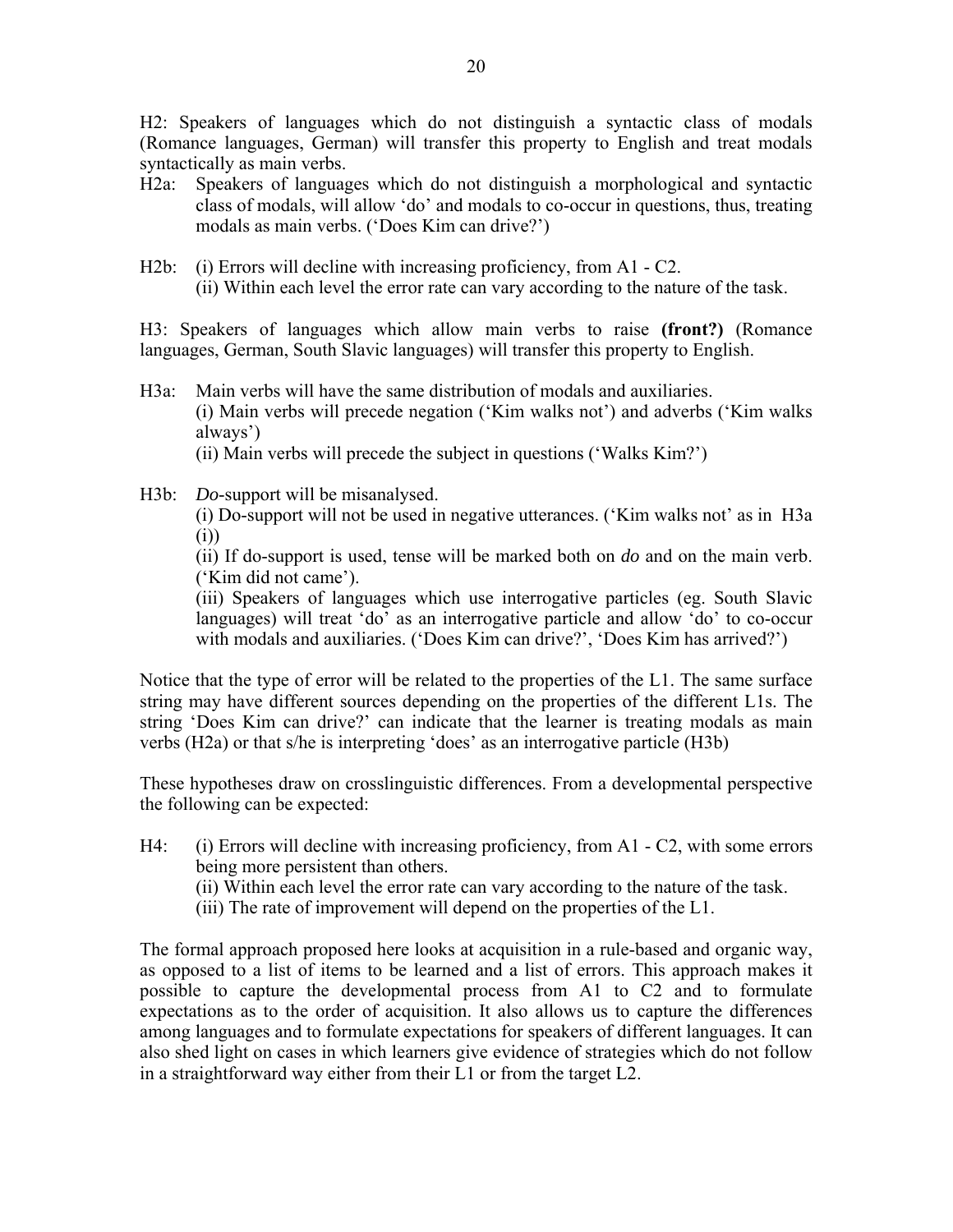Research on the acquisition of finiteness along the lines described here can start with speakers of Spanish, as representatives of the Romance group, followed by German as representative of the Germanic one. At a later stage and depending on the availability of relevant data in the corpus, a South-Slavic language can be added later. Current tagging can most probably provide a starting point.

This line of analysis has an obvious link with other components of the project. It can provide findings for the pedagogical component with respect to input and syllabus design involving the morphological and syntactic properties of English verbs. It is also relevant for assessment since it will document the stages at which these properties are mastered and, most importantly, the developmental paths followed by speakers of different languages.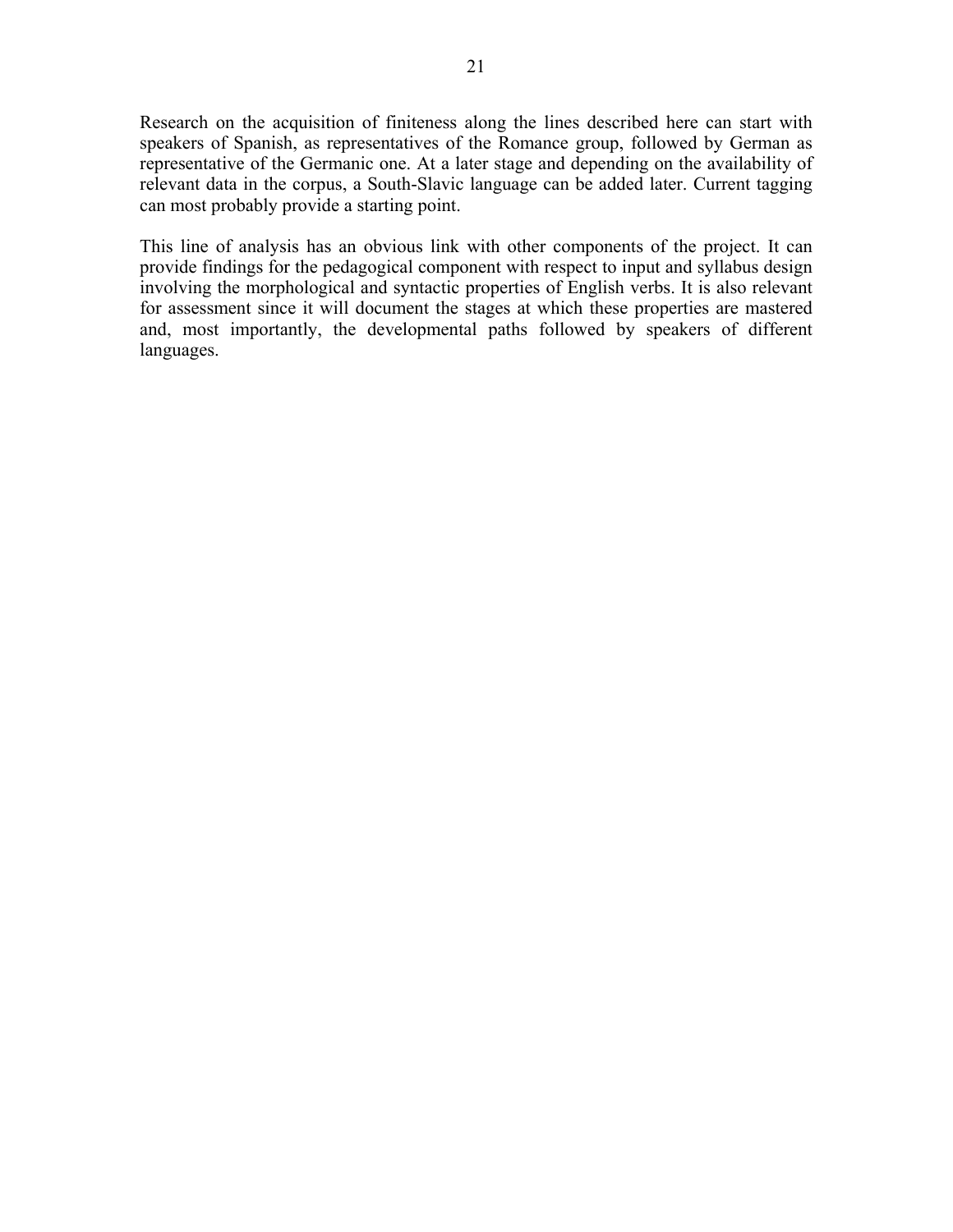### **PROJECT 2**

# **From Strings of Words to Cohesive Discourse: Functional Progression from B2 to C2 (PI, Dr Henriёtte Hendriks)**

#### **(a) Project Summary**

This project is complementary to project 1 in that it examines linguistic forms at the discourse level (verbs, prepositions, temporal markers, referential means), whereas project 1 mainly concentrates on morphology, grammar and lexis up to the sentence level. This project will look at three of the five domains that traditionally are thought to be of importance for discourse (Klein and von Stutterheim): *space, time* and *person* (events, and modality being domains 4 and 5) over the coming three years. The project will give an overview of form-function mappings at all levels of proficiency, thereby showing how these mappings become more and more appropriate in the context of the English language, and how learners become more and more native-like as a result of acquiring them.

### **Introduction and theoretical background**

Previous cross-linguistics analyses of discourse structure show that languages differ in the choice of a particular referential frame, the attribution and management of the categories *topic-focus*, as well as the amount and type of information specified. This was long believed to be a result of differences in style, but recently it has been shown that this is more closely related to linguistic means available in the different languages. Although it is not entirely clear yet if the differences originate at the conceptualisation stage of speaking (Carroll and von Stutterheim), or rather at the thinking-for-speaking stage (Slobin), it is obvious that they seriously influence discourse production across languages. Thus, although German and English are closely related languages, when referring to time, and although both languages allow us to express the endpoint of an event, Germans, when shown a cartoon of a train running into a station and asked "*What happened*?" will speak only when the train has arrived at the station and say "*Der Zug ist am Bahnhof angekommen*" (the train has arrived at the station) whereas English speakers, asked the same question, will start speaking while the cartoon is still ongoing and say "*The train is running along the track, it is entering the station, it has arrived at the station*". Von Stutterheim and Lambert explain this difference through the accessibility of phasal verbs and the progressive in English, both of which are less accessible (even though not absent) in German. On a non-linguistic level, these differences are reinforced, in that Germans, while watching the cartoon will keep on following the train and its distance to its destination, whereas the English will simply concentrate on the train (von Stutterheim and Nüse, 2002 /results from eye-tracking experiments). The above differences between English and German speakers are quite systematic, although not absolute.

On the basis of such contrasts identified for speakers of different (but closely related) languages, the question arises as to how learners proceed when structuring discourse in a second language. Do they rely on the principles of information organisation preferably used in their mother tongue, which should lead to discourse deviating from native discourse, or do they acquire new strategies of information organisation together with a new linguistic system, or can they be located between the two poles? In the latest studies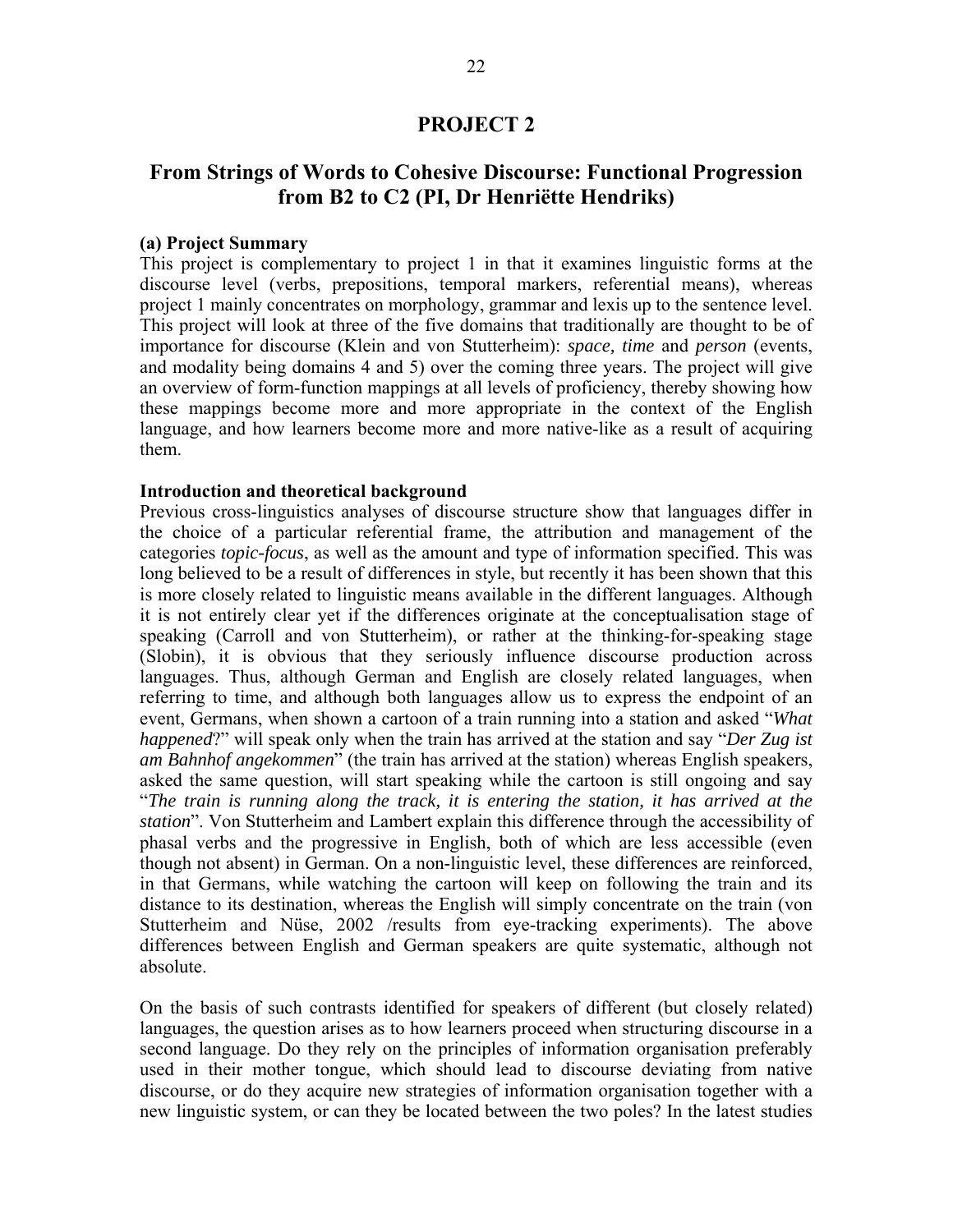on this subject, is seems that even near-native speakers, while producing grammatically perfectly acceptable discourse, to some extent adhere to the information structure as found in their native tongue. The above mentioned deviations from the target are extremely hard to identify in learners, and form part of the stylistic oddity often perceived in discourse produced by such advanced speakers. They will form the object of study of this second project.

The functional approach that underlies this proposal therefore allows us to look at language acquisition in a meaningful way across all levels of proficiency in the EPP (A1 to C2). It can look at the first occurrence of forms, at the functions initially attached to that form, and at the growth of form function mappings towards a target language mapping. Some of the possible linguistic means that could be singled out in an initial research programme could be motion verbs; temporal reference (including tense markers and adverbial markers); the article system. All of these linguistic means contribute ultimately to properly organized discourse, and have several other more local (utterance level) functions.

### **Year 1: Reference to space**

Reference to space is traditionally expressed by the use of verbs (motion or location), prepositions and spatial adverbials. Typologically, languages will express the main component of spatial information, the path, either in the verb (verb-framed languages), or in so-called satellites (satellite-framed languages). Examples of the first category of languages are French, Spanish. Examples of the second category are English, and any other Germanic languages. Finally, there are verbs for which the typological placement is not entirely clear (Slavic languages, Chinese), and these are therefore also called equipollent languages.

As well described by Slobin in a number of articles, the above typological distinction does not only influence information encoded in the verb, but it also effects overall encoding of spatial components such as manner, cause, path and location, in that speakers of verb-framed languages, for example, will overall encode less manner than speakers of satellite-framed languages. The typological difference therefore influences not only the size of the verbal lexicon, but also the distribution of spatial information over verbs, prepositions and adverbial phrases on the utterance level, and the distribution of spatial information in the discourse as a whole.

Previous studies have shown that L2 learners will acquire prepositions in a preset order, and that they will also acquire the verbal lexicon in a more or less predictable order, in that verbs expressing more specific information (either manner or path or manner of attachment) will be acquired later than verbs that are more or less neutral in spatial information (put, go, come, take). Furthermore, the organisation of information over various parts of speech on the utterance level is very much ingrained in the speaker, and reorganisation is therefore not straightforward. This is particularly difficult given that many times there are a series of possible encodings, but one more preferred encoding for the native speaker. Hence, everything can be said, but not everything is habitually said. Finally, it has been shown in earlier studies that at the discourse level L2 learners frequently do not acquire the target language organisation. To give some examples: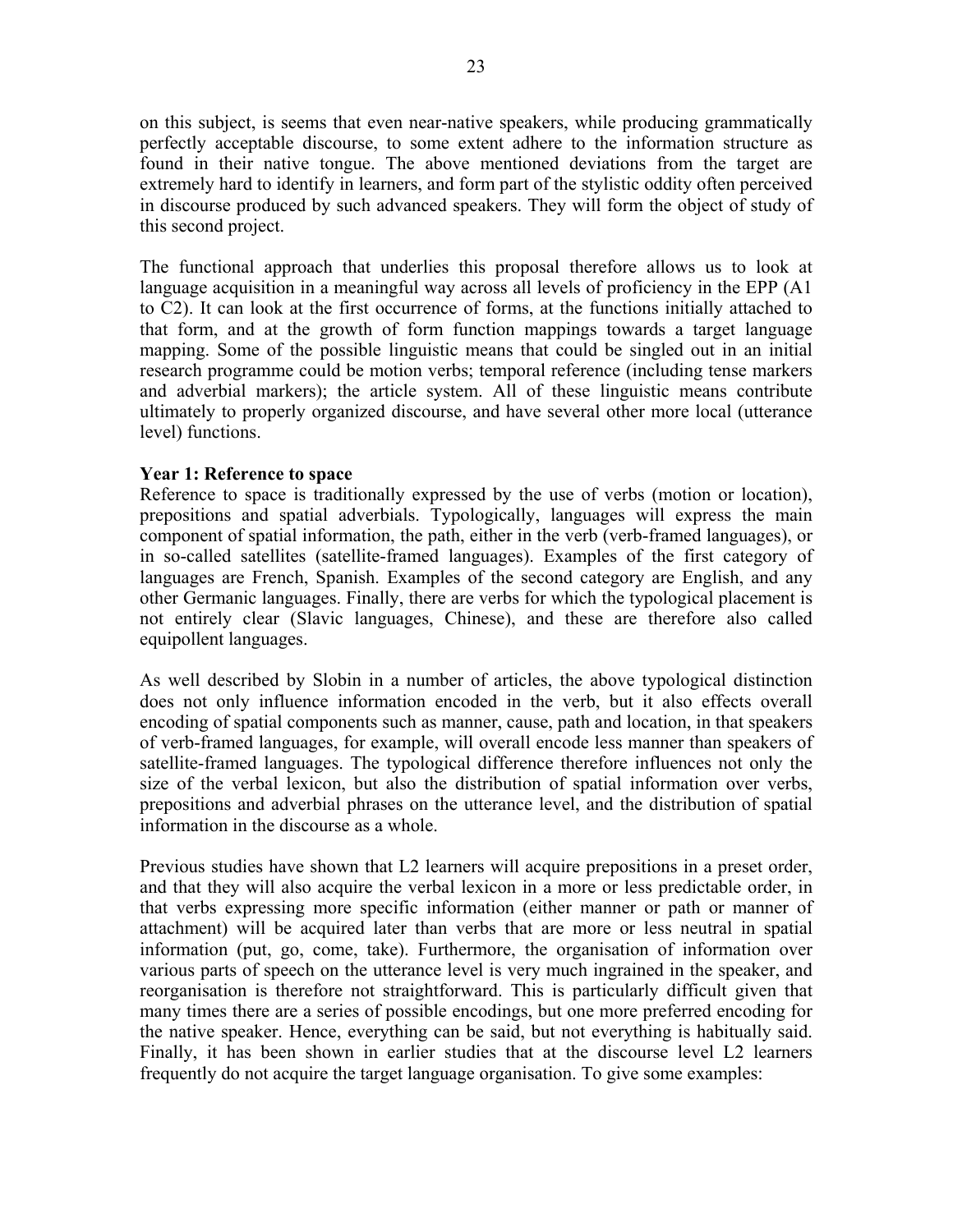When shown a little guy who is crossing a street pushing a ball so that it rolls in front of him (cf. Hickmann & Hendriks, 2006; Hendriks & Hickmann, 2007), English native speakers will typically comment on that situation as in (a). French will most typically comment on the situation as in (b). English learners of French, then, tend to construct possible but odd-sounding utterances as given in (c). The fact that these utterances are perfectly grammatical makes it particularly hard for learners to "unlearn" them. On a macro-level, the sentence level differences result in French speakers often distributing information over a number of clauses, as in (d), whereas the English native speaker will typically reply in a one-phrase utterance as given in (a).

- *(a) Hopi rolls the ball across the street*
- *(b) Hopi traverse la rue en poussant le ballon*  Hopi crosses the street while pushing the ball
- *(c) ?Hopi pousse le ballon en traversant la rue*  Hopi pushes the ball while crossing the street *?Hopi roule le ballon en traversant la rue*  Hopi rolls the ball while crossing the street
- *(d) Il ya Hopi. Il a un ballon. Il traverse la rue en poussant le ballon. Le ballon roule jusqu'à l'autre côté de la rue.*  There is Hopi. He has a ball. He crosses the street pushing the ball. The ball rolls all the way to the other side of the street.

### **Goals**

The overall goal of this project is to identify discourse structures in the target language and deviations from them in the learner languages. Such structures are rarely taught, and may be a result of the conceptualisation of a given task, or of the linguistic means available in a language. In any case, appropriating the correct discourse organization of a second language seems to be one of the last feature of that language many learners acquire. For the spatial sub-topic, I would propose to start with a Romance sourcelanguage, a Germanic source-language (German), and Chinese as a third language, it being classified as equipollent. This combination of languages will allow for languagespecific hypotheses regarding source-language transfer. Once the analytic system can cope with three source-languages, it should be possible to quickly adopt it for all sourcelanguages available in the corpus.

There are some obvious general searches of the database that are possible, just looking at the total inventory of verbs, prepositions and other spatial markers. This type of initial analysis would allow me to test order of acquisition hypotheses such as H1 and H2 below.

- **H1**: Development in the verbal lexicon will progress from  $1<sup>st</sup>$  to  $3<sup>rd</sup>$  tier verbs (Slobin) (*put, go, come*, *leave, walk, jump,* and *skip, hop, pierce*) but source language type will influence speed of development.
- **H2**: The prepositional lexicon develops in a universal order which is the same for L1 and L2 acquisition.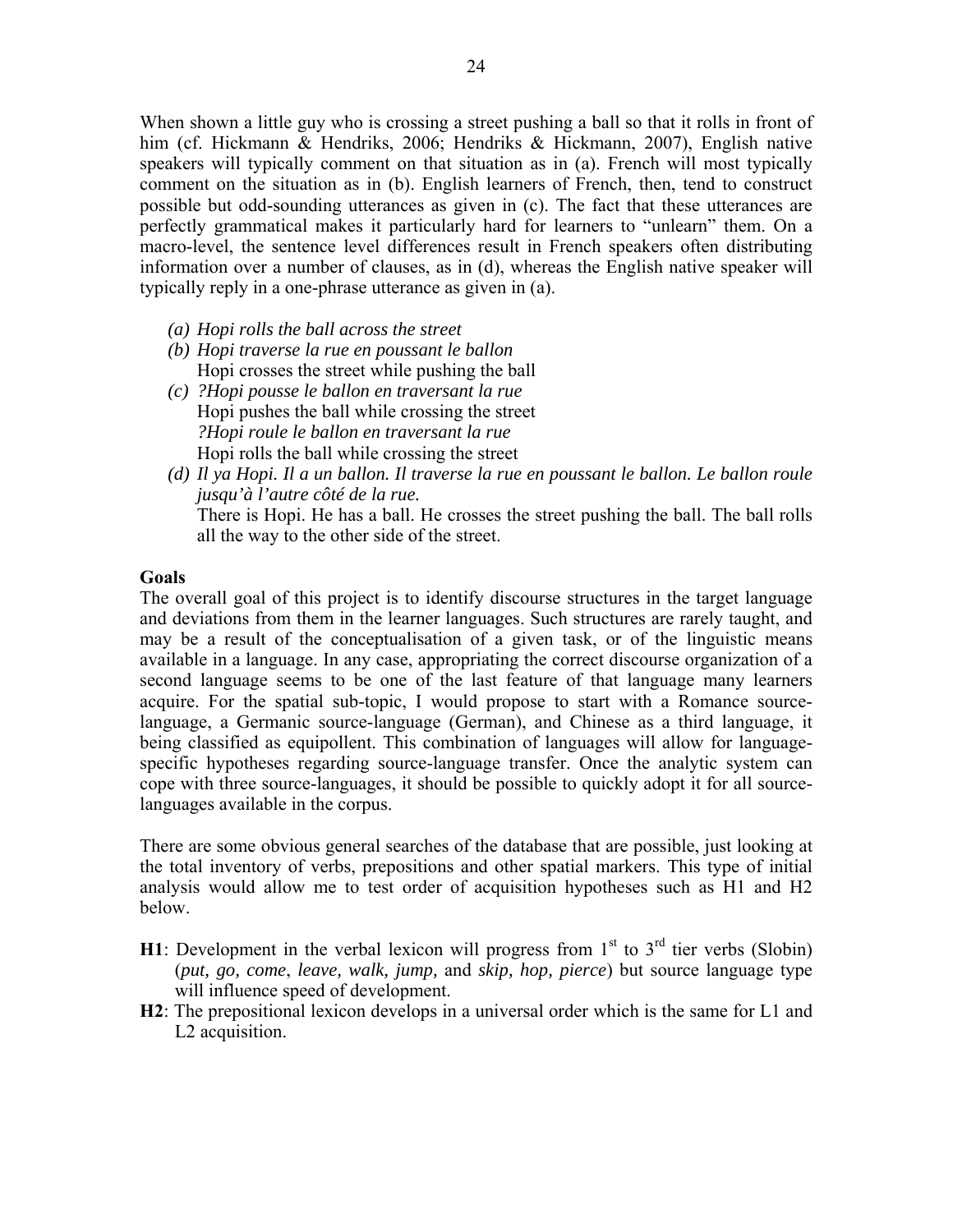This will only be a first step in the analysis, however. The next step will involve making an inventory of the overall spatial information encoded (focus of information), and where in the utterance it is encoded (locus of information). This will specifically test hypothesis H3 and H4.

- **H3**: In encoding spatial information on the sentence level, speakers will be less informative at lower levels of proficiency, and more informative (detailed) at higher levels of proficiency.
- **H4**: Speakers will follow the L1 locus and focus of information in verbs and other means at lower levels of proficiency and only slowly adapt to the distribution of information as custom in the L2. This will result in different developmental paths, depending on source language.

Finally, one can look at the discourse organisation and test to what extent it is influenced by markings on utterance level. This will test hypothesis H5 as spelled out below.

**H5**: Only at very advanced proficiency levels will discourse organization start to resemble native speaker discourse organization as regards spatial information.

### **Outcomes**

- a concrete list of features (on sentence and discourse level) that produce criteria to distinguish the various proficiency levels studied
- a list of features (sentence and discourse) that will distinguish profiles of learners of different L1s
- suggestions for source-language specific applications in teaching English as a second language
- at least one research paper prepared for submission in a scientific journal

### **References**

- Carroll, M., & von Stutterheim, C. (1993) The representation of spatial configurations in English and German and the grammatical structure of locative and anaphoric expressions. In: *Linguistics*, 31,6, pp.1011-1041.
- Hickmann, M., & Hendriks, H. (2006) 1Static and dynamic location in French and English. *First Language*, vol. 26, 1, pp. 103-135.
- Hendriks, H., & Hickmann, M. 2(2007) 'Caused motion in French by native speakers and English L2 learners' (Keynote address). To be presented at the international conference *Language learning and teaching in multilingual and multicultural contexts*, American University of Paris, Paris, France, October.
- Klein, W., & von Stutterheim, C. (1987) Quaestio und referentielle Bewegung in Erzählungen. *Linguistische Berichte*, 109, pp. 163-183.
- Slobin, D.I., (2003) Language and thought online: cognitive consequences of linguistic relativity. In: Deirdre Gentner and Susan Goldin-Meadow (Eds.), *Language in Mind: Advances in the Study of Language and Thought*, pp. 157-191. Cambridge, Mass.: MIT Press.
- Von Stutterheim, C., & Lambert, M. (2005) Cross-linguistic analysis of temporal perspectives in text production. In: H. Hendriks (Ed.) *The Structure of Learner Varieties*, pp.203-230. Berlin: Mouton de Gruyter.
- Von Stutterheim, C., & Nüse, R. (2002) Processes of conceptualization in language production: language-specific perspectives and event construal. In: *Linguistics*, 41, 5, pp. 851-881.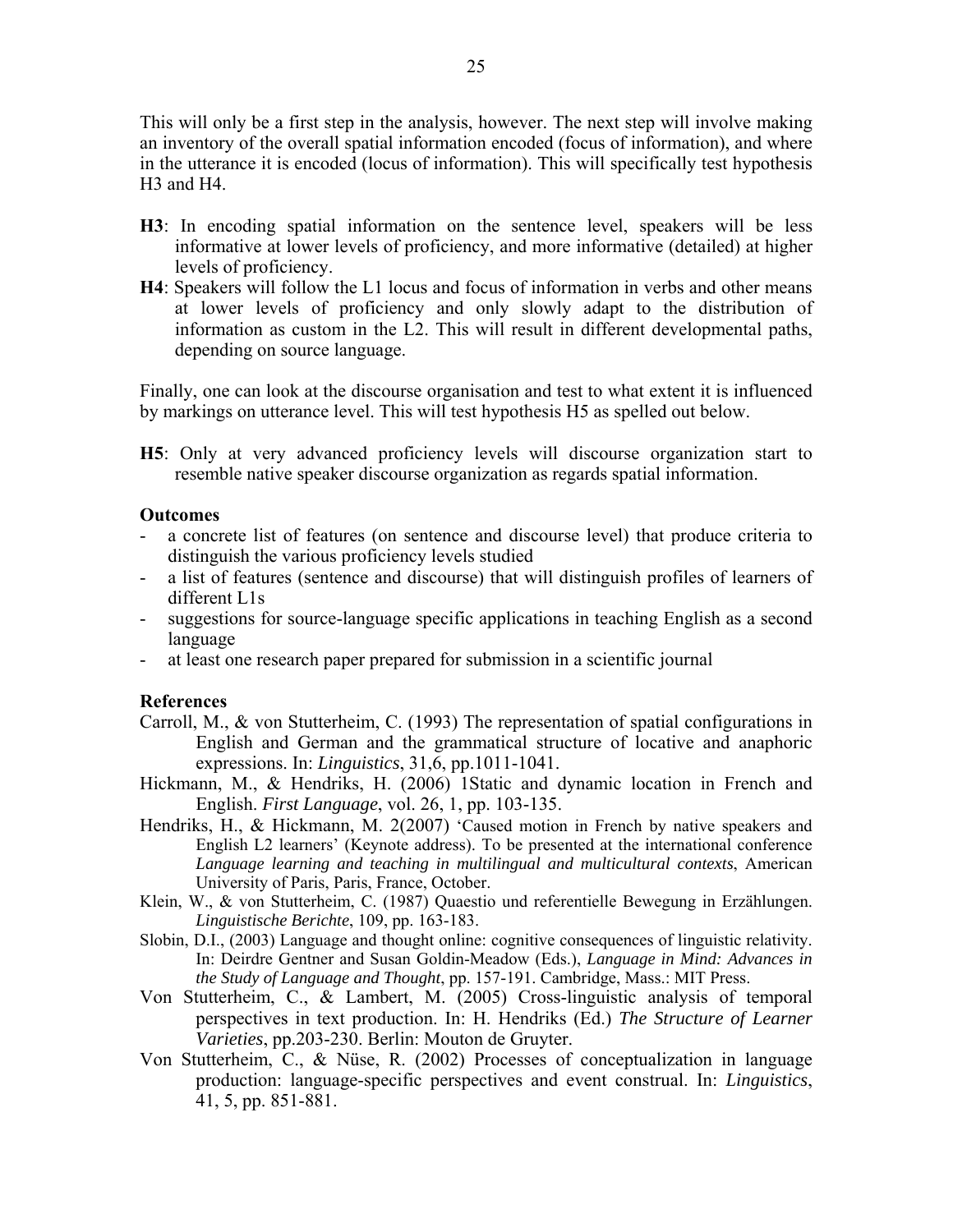# **PROJECT 3 Visibility and Dissemination of EPP-related Research Findings through Conferences, Workshops and Websites**

# **Prof John Hawkins, Dr Henriёtte Hendriks, Dr Teresa Parodi (co-PIs):**

### **(a) Project Summary, Goals and Outcomes**

A key component of the English Profile Project is to disseminate the results of its research, to engage with those who test English worldwide using the CEFR, and more generally to be visible nationally and internationally within the fields of Applied Linguistics, Language Testing and Teaching, Linguistics, Psycholinguistics and Corpus Linguistics. It is important for Cambridge Assessment and for Cambridge University Press not only to incorporate the results of the English Profile Project in its testing services and publishing, but also to be seen to be a leader worldwide in these research areas. Dissemination requires a regularly updated website, presentations by project members at major conferences in these fields, workshops specifically for EPP participants and stakeholders, and high-profile and high-prestige academic events organised by project members.

### 1 EPP Website

The English Profile website represents an important means of interacting with stakeholders. At the moment it consists of a largely static website containing introductory information regarding the project and a questionnaire for teachers, plus a members' only area containing important documents to be shared by the various groups involved. Caroline will leverage her expertise in web design and her understanding of the concerns and priorities of researchers in language acquisition to create a more dynamic website which engages current and potential project researchers and helps to promote stakeholder involvement.

2 Presentations by RCEAL members at major conferences

- John Hawkins will give a keynote presentation at the ALTE conference, Spring 2008, describing the Corpus Linguistics Project and other UCLES-RCEAL projects within the English Profile Project
- Paula Buttery, Caroline Williams and other project members will lead break-out sessions at ALTE, following up on information presented in JH's plenary address
- Paula Buttery LSA Meeting The Linguistic Society of America have agreed to allow Paula to raise awareness of the English Profile Project by addressing attendees of the Linguistic Institute 2007---"Empirical Foundations for Theories of Language". This year's Linguistic Institute will be held in Stanford in July and has attracted a world-wide and world-class audience of students and academic staff. This is the perfect platform for disseminating information about the EPP in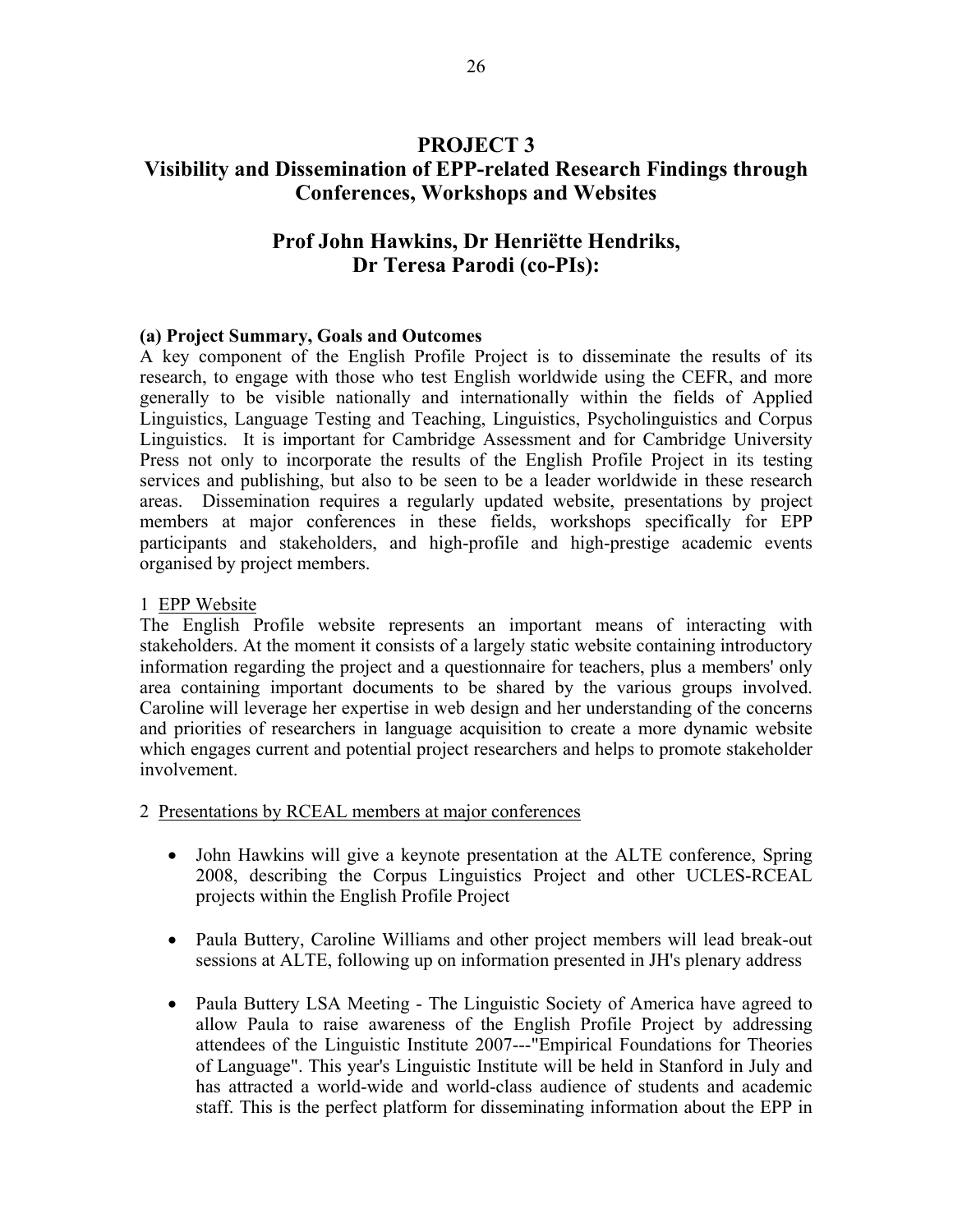the USA and it should set the stage for attracting participants to our language acquisition workshop and conference (see below) among a broad range of linguists with strongly interdisciplinary interests.

• Paula Buttery and Caroline Williams will work towards presenting publications at BAAL 2008 in Edinburgh.

## 3 Workshops for EPP participants and stakeholders

- February 2008 EPP workshop for local EPP participants and stakeholders
- Other local events.

### 4 High-prestige and high-visibility academic events

The testing of EPP hypotheses and predictions to date (cf. §§1.2.1-4 in project 1) has uncovered some issues that get to the very heart of current theories of language acquisition. The six levels of the CEFR are based ultimately on the practical experience of examiners, who find it feasible and useful to assign learners to these different levels (and to finer levels of attainment within each CEFR level). The theoretical and descriptive work of the EPP is designed to examine developmental stages in second language acquisition, in order to better understand the basis for examiners' judgments and in order to contribute to improved testing and validation in the future. It is therefore important that we share our EPP findings and research issues with the international research community. To this end RCEAL is planning two events over a 2-year period: a workshop on the topic of "Developmental Stages and Learner Profiling" which will bring together experts from different areas of language acquisition with whom we can discuss foundational issues and from whom we can learn; and a major international conference on this same theme one year later, for which the workshop will serve as preparation.

### Workshop Description: Developmental Stages and Learner Profiling

From the earliest studies on language acquisition, there has been a strong desire to establish an index of language development. This has been especially true for second language acquisition, but even in first language acquisition many studies have tried to establish specific orders of acquisition and their causal factors. N. Ellis and Larsen-Freeman, in 2006, in the special issue of Applied Linguistics on Language Emergence comment that "such an index would be a 'boon' as it would eliminate vagaries associated with classifying learners as beginning, intermediate, and advanced" (p. 564). The more we study acquisition, however, the more we realize that describing developmental stages is as complex as describing language itself. It is rare for a given linguistic phenomenon to be uniquely associated with a certain developmental stage. Typically each stage is characterized by a cluster of phenomena. It has also become clear that some indicators may work at a specific moment in development, but not at another point in time. The properties of the languages in question will also have an impact on the acquisition process and as a result we see similarities and differences in developmental paths, both in L1 and in the L2 acquisition of different languages. In early bilingual and in L2 acquisition, there is the additional challenge that two languages interact. It has also become clear that language development is by no means linear, rather it seems to progress in recurring waves, involving more static periods interspersed with big leaps forward. Finally, and most significantly, it has become clear that even when we think we have found a cluster of phenomena that can indicate a given stage in language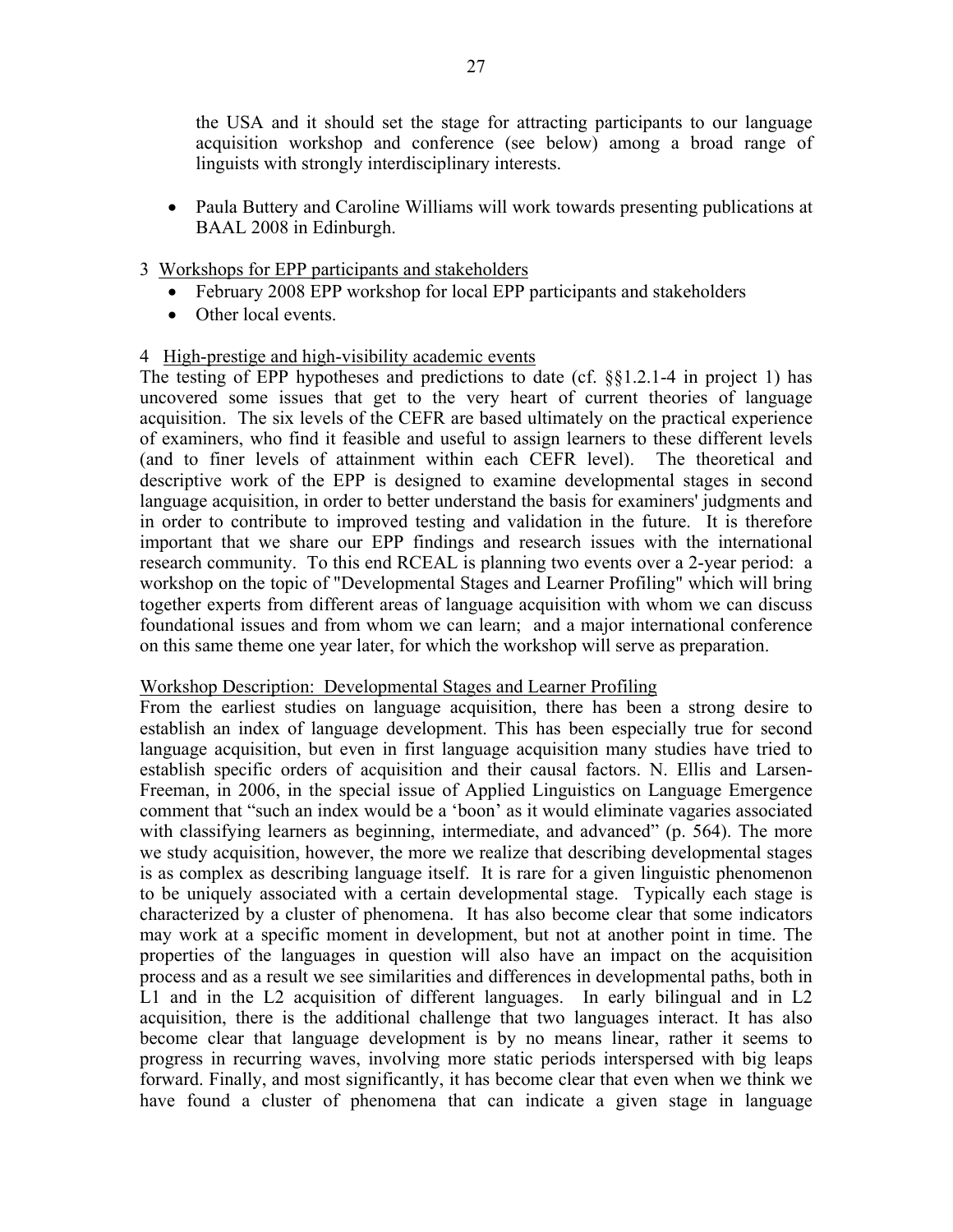development, this clustering may hold in different ways for different groups of learners, due to the factors mentioned above.

In this workshop we propose to bring together researchers who have tried to establish such developmental sequences. They may have based their index on more formal properties of language or on more communicative or functional properties. Specifically, we propose to bring together researchers who have worked with five different populations of learners: those who work with normally developing monolingual first language learners; those who work with normally developing bilingual language learners; those who work with atypical developing first language learners (SLI, autism, deaf or blind language learners); those who work with non-guided child and adult L2 learners; and those who work with guided (i.e. taught) child and adult L2 learners.

Given the multifaceted character of language and of language learners, our hope is that bringing such researchers together will allow for a much-needed cross-fertilization of ideas regarding research methods, causal factors, linguistic methodology, etc. The format of the conference, and the selection of invitees, will be designed to encourage such crossfertilization.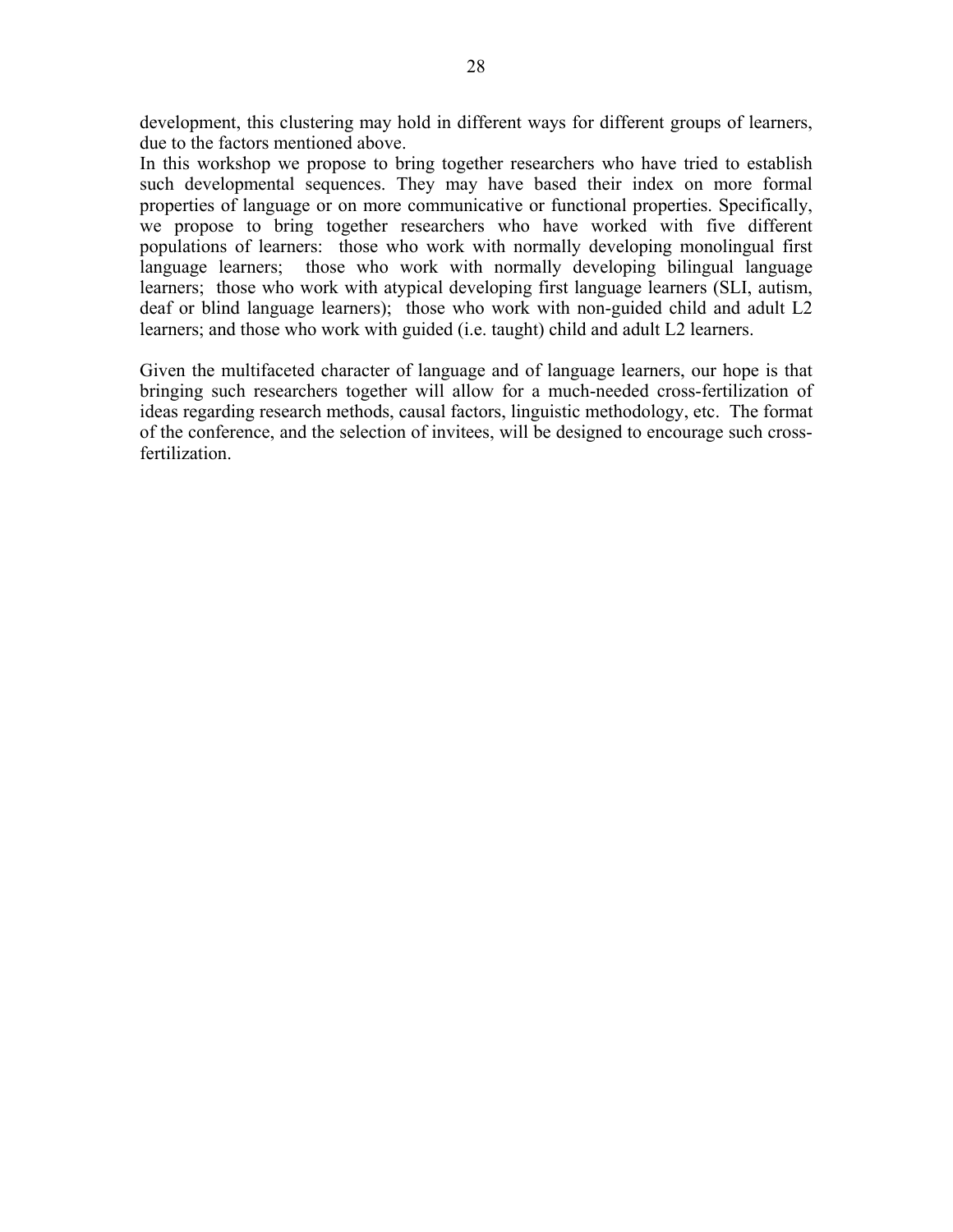# **PROJECT 4**

# **Compiling New Corpus Data and Rendering Them Searchable for Criterial Feature Identification A2-C2 Dr Dora Alexopoulou, PI**

#### **(a) Project Summary**

There is a consensus within all research groups of the English Profile Project that more data should be obtained in order to extend the current database. There is also a shared view that new data should go beyond the current exam scripts. As a result, plans are being drawn up for collection of new data primarily through contacts with British Council centers worldwide. The primary aim of this project is to contribute to a comprehensive plan for the collection of data and for the extension of the current database. Close consultation with other research teams within EPP will be maintained throughout.

#### **Research Goals and Outcomes**

The aim of the project is to offer advice on the following issues with an eye to identifying and prioritizing the kinds of data that should be collected.

- (i) **Learners**:
	- a. Which learning stages should be prioritized? Currently there is a scarcity of data for the lower levels; on the other hand, despite larger samples for the advanced levels, the criterial features distinguishing advanced levels are less well understood.
	- b. Which L1s should be prioritized? Should we give priority to languages for which there is already a good sample so as to be able to perform more reliable statistical analysis, or should we give priority to languages for which there is currently less data available, so as to bring all languages to the same level?
	- c. Other demographic features of learners: age (at the time of the test, age at which English lessons started), education (private/state), education for English language (private/state), motivation (why learn English) etc. might be relevant factors.

### (ii) **Types of materials** to be collected:

- a. Discourse genre: different discourse genres (composition, letter, journal, dialogue, e-mail) involve different linguistic competencies and can reveal different types of structures and vocabulary. Should one be prioritized over the other? Is it possible to aim for a balanced mix within the time and other practical limitations we'll be operating with?
- b. Topics: as with discourse genres, different discourse topics can reveal varieties of linguistic competencies. Easy to talk about topics might yield more text, hence more data, while topics requiring a more structured argument might yield less text but a more interesting set of linguistic structures. Choice of topics may vary depending on the level of the learner.